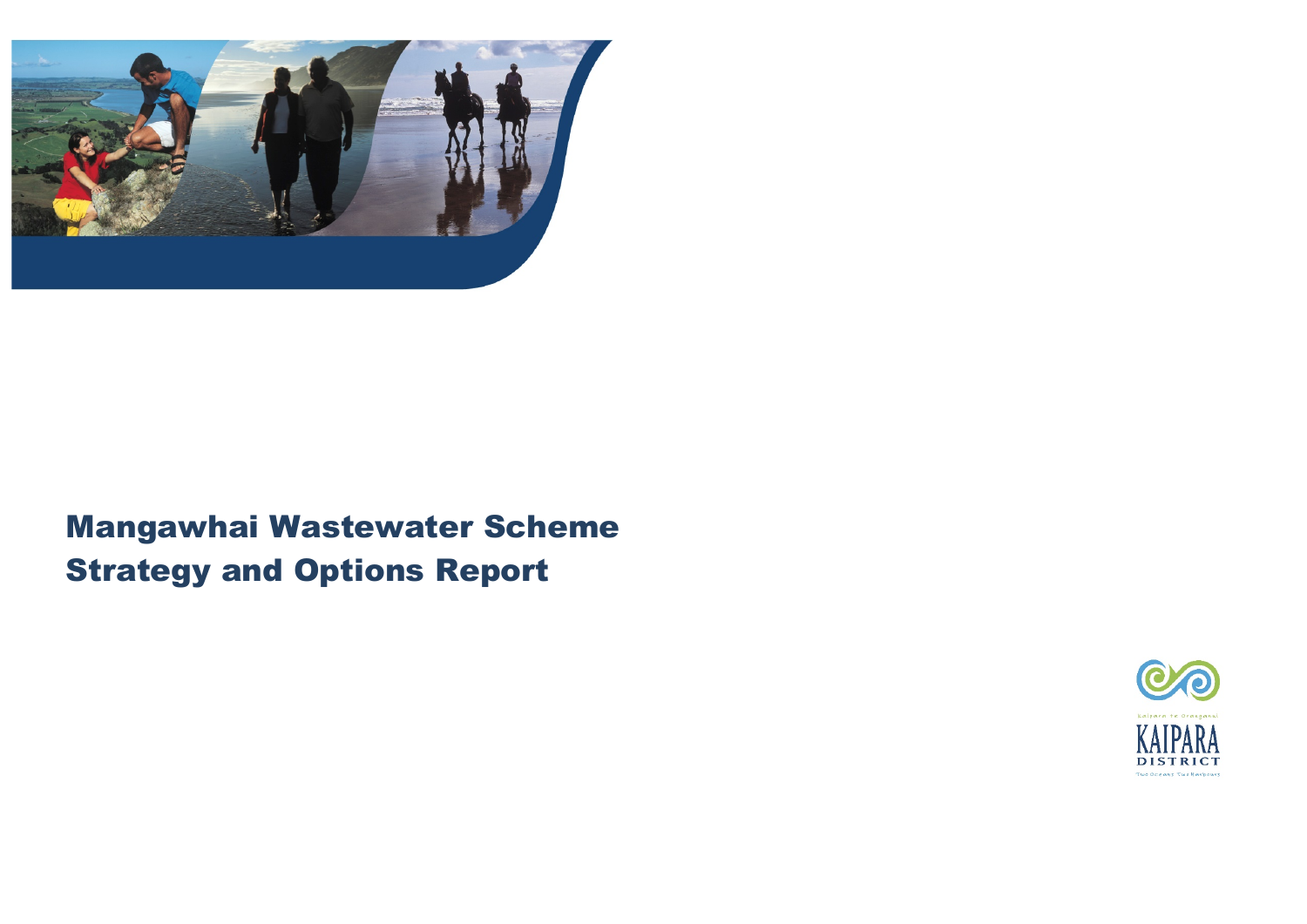

| 1              |     |                                                                       |  |  |  |  |  |  |  |  |  |
|----------------|-----|-----------------------------------------------------------------------|--|--|--|--|--|--|--|--|--|
| $\mathbf{2}$   |     |                                                                       |  |  |  |  |  |  |  |  |  |
|                | 2.1 |                                                                       |  |  |  |  |  |  |  |  |  |
|                | 2.3 |                                                                       |  |  |  |  |  |  |  |  |  |
|                | 2.4 |                                                                       |  |  |  |  |  |  |  |  |  |
| 3              |     |                                                                       |  |  |  |  |  |  |  |  |  |
| 4              |     |                                                                       |  |  |  |  |  |  |  |  |  |
| 5              |     |                                                                       |  |  |  |  |  |  |  |  |  |
|                | 5.3 |                                                                       |  |  |  |  |  |  |  |  |  |
|                | 5.4 |                                                                       |  |  |  |  |  |  |  |  |  |
|                | 5.5 |                                                                       |  |  |  |  |  |  |  |  |  |
|                | 5.6 |                                                                       |  |  |  |  |  |  |  |  |  |
| 6              |     |                                                                       |  |  |  |  |  |  |  |  |  |
| $\overline{7}$ |     |                                                                       |  |  |  |  |  |  |  |  |  |
|                | 7.1 |                                                                       |  |  |  |  |  |  |  |  |  |
|                | 7.2 |                                                                       |  |  |  |  |  |  |  |  |  |
|                | 7.3 |                                                                       |  |  |  |  |  |  |  |  |  |
|                | 7.4 |                                                                       |  |  |  |  |  |  |  |  |  |
|                | 7.5 |                                                                       |  |  |  |  |  |  |  |  |  |
| 8              |     |                                                                       |  |  |  |  |  |  |  |  |  |
| 9              |     | Summary of Funding Implications - Development Contributions (DCs)  17 |  |  |  |  |  |  |  |  |  |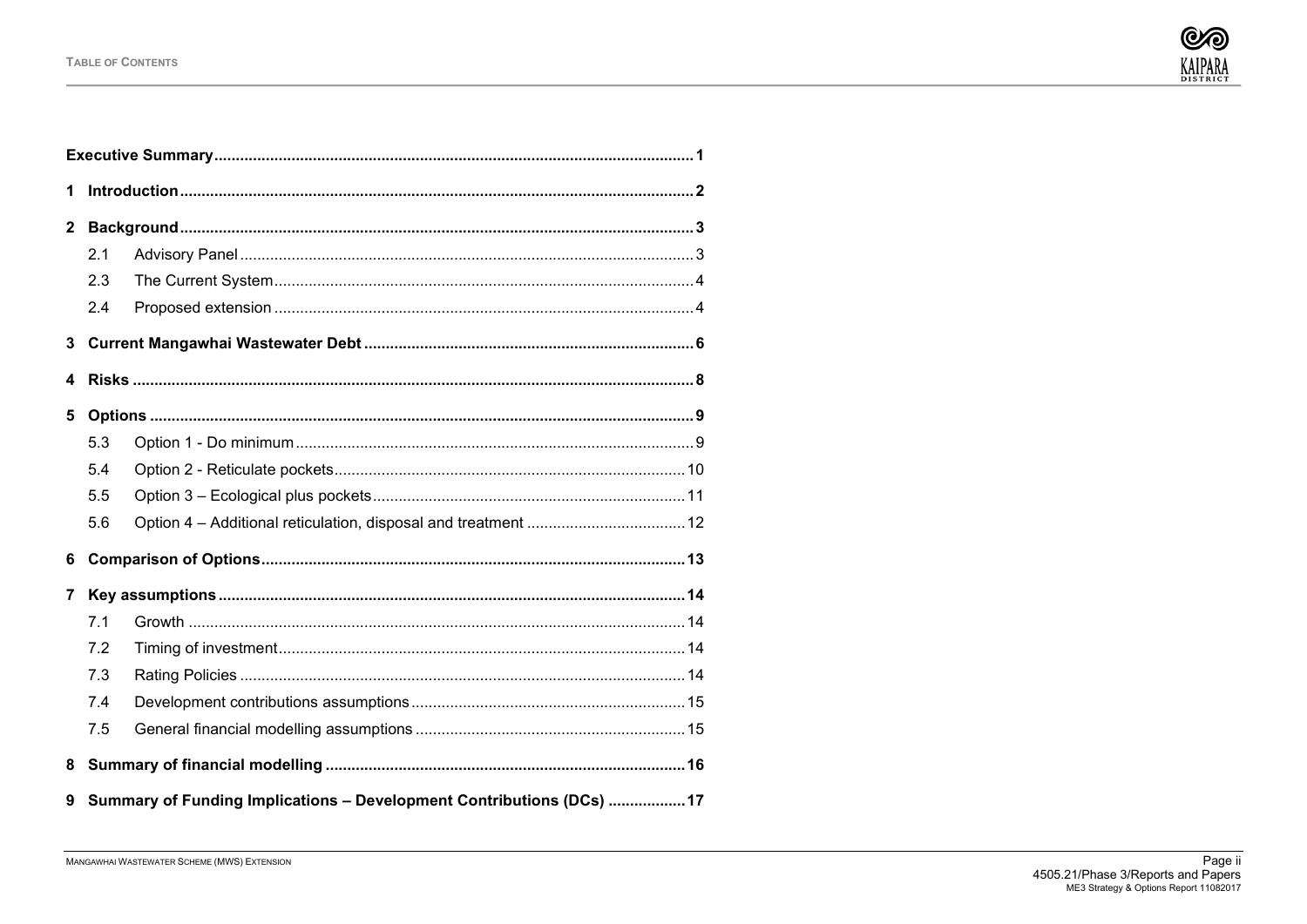

| 10.1                                                                             |  |  |  |  |  |  |  |  |  |  |
|----------------------------------------------------------------------------------|--|--|--|--|--|--|--|--|--|--|
| 10.2                                                                             |  |  |  |  |  |  |  |  |  |  |
| Private connection – Operation and maintenance of private connections 20<br>10.3 |  |  |  |  |  |  |  |  |  |  |
| Connection and Maintenance Examples - (Illustrative examples only) 21<br>10.4    |  |  |  |  |  |  |  |  |  |  |
|                                                                                  |  |  |  |  |  |  |  |  |  |  |
|                                                                                  |  |  |  |  |  |  |  |  |  |  |
| 12.1                                                                             |  |  |  |  |  |  |  |  |  |  |
| 12.2                                                                             |  |  |  |  |  |  |  |  |  |  |
|                                                                                  |  |  |  |  |  |  |  |  |  |  |
|                                                                                  |  |  |  |  |  |  |  |  |  |  |
|                                                                                  |  |  |  |  |  |  |  |  |  |  |
|                                                                                  |  |  |  |  |  |  |  |  |  |  |
|                                                                                  |  |  |  |  |  |  |  |  |  |  |

# **Appendices**

- A August 2017 Council's update of Advisory Panel's Recommendations
- B Map of current and proposed drainage district including current connection status
- C Kaipara District Wastewater Drainage Policy and Bylaw 2016 [here.](http://www.kaipara.govt.nz/site/kaiparadistrictcouncil/files/pdf/A-Z%20Documents/Bylaws/WWD%20Policy%20and%20Bylaw%20Adopted%20Sept%202016%20final.pdf)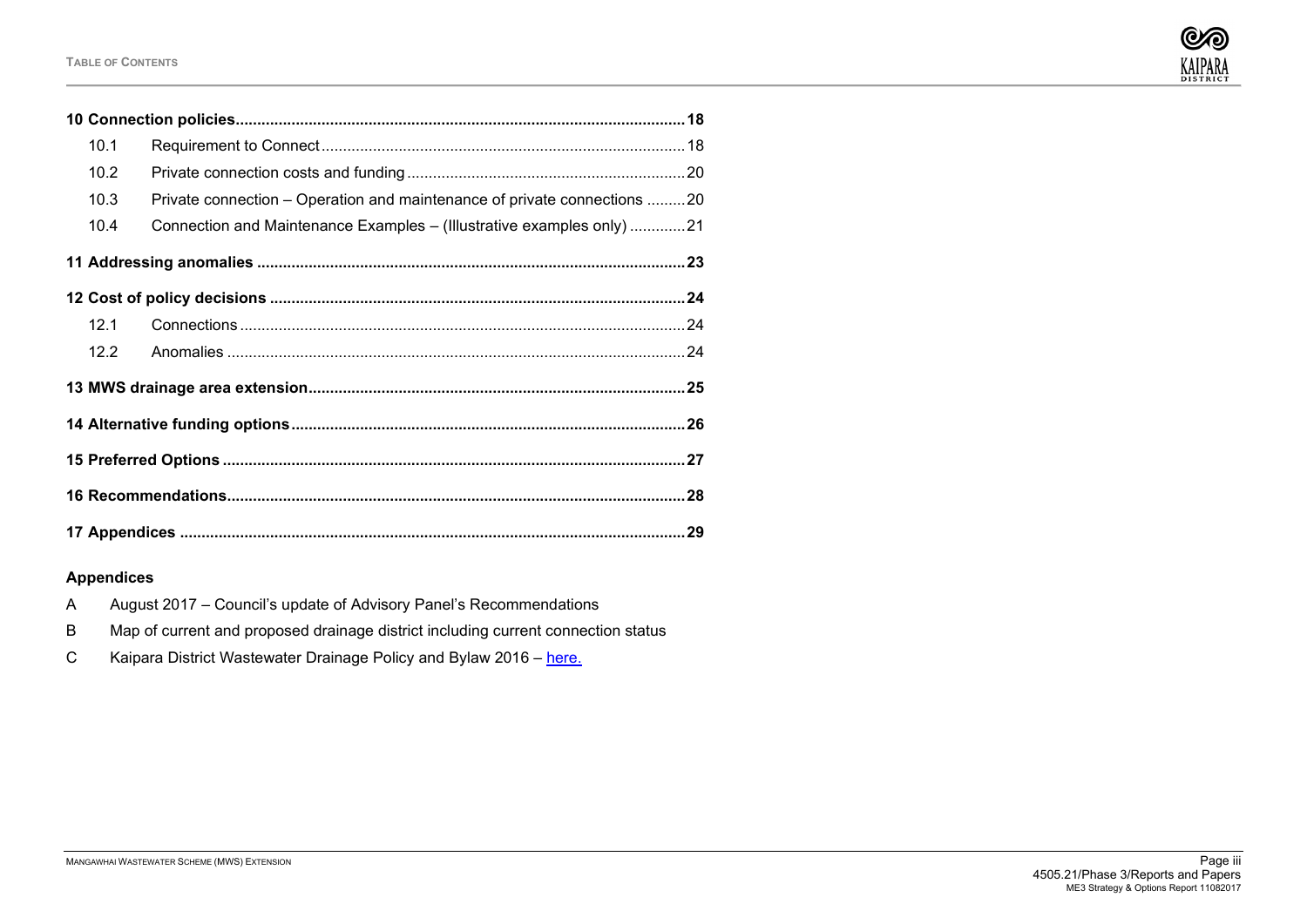

## <span id="page-3-0"></span>**Executive Summary**

Mangawhai is growing.

The objectives of the Mangawhai Wastewater Scheme (MWS) and Extension are to:

- 1 Protect Mangawhai Harbour;
- 2 Support growth; and
- 3 Provide good quality wastewater infrastructure to meet the current and future needs of the community.

This paper has been prepared to outline issues, risks and options as a precursor to developing a strategy for consultation with the community and adoption as part of the process for the Long Term Plan 2018/2028. It builds on the work that the Mangawhai Wastewater Scheme Advisory Panel did over a period of 18 months to July 2015, which included community consultation and participation.

The recommended option is to prepare a proposal, incorporating full financial and sensitivity analysis, that covers an upgrade to treatment and disposal and an extension of reticulation in the near term and to plan for the longer term by planning for extended disposal and augmented treatment in the medium to longer term.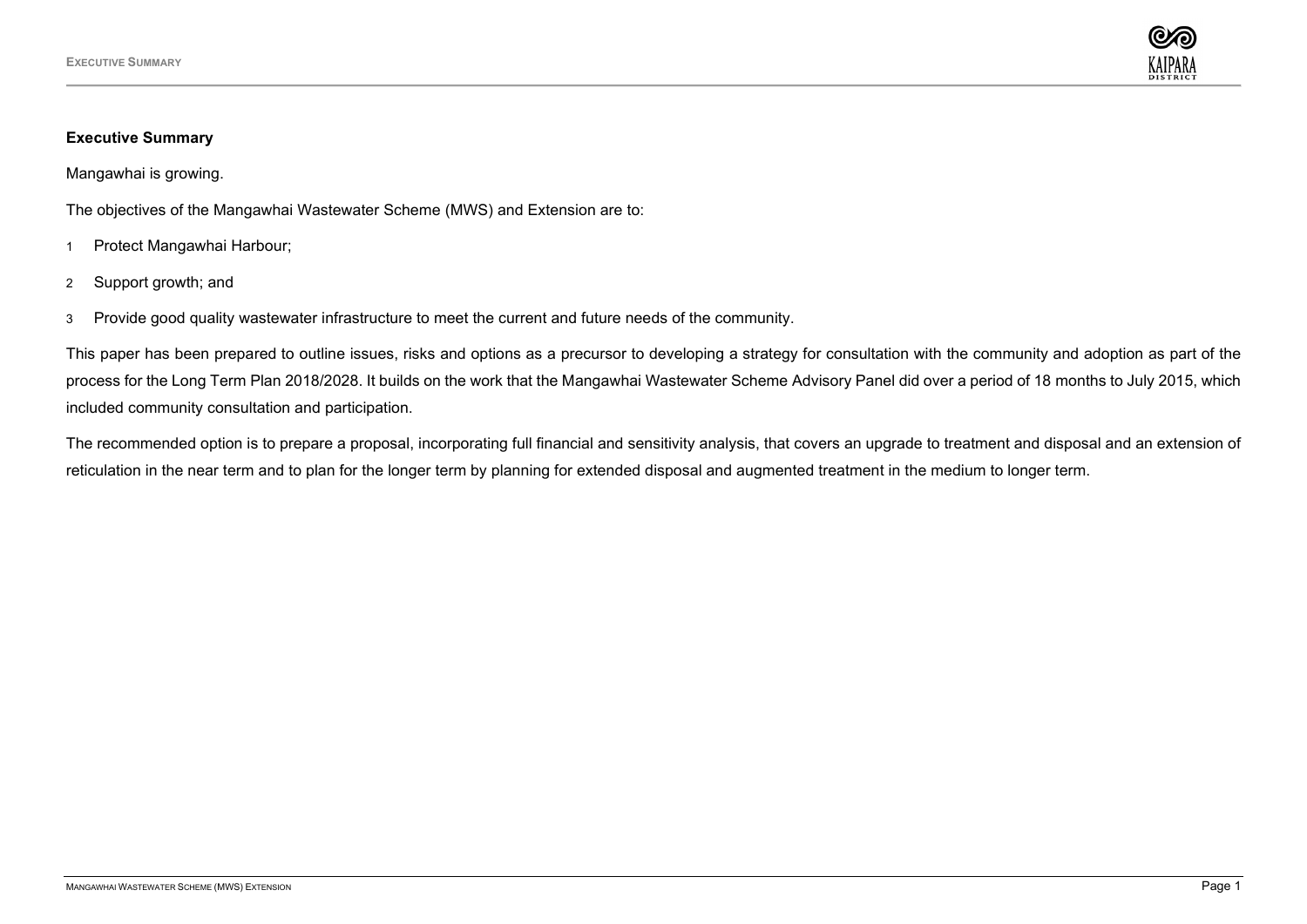

#### <span id="page-4-0"></span>**1 Introduction**

Mangawhai is a popular coastal community comprising full time residents and bach owners who, together with tourists, flock to the beaches and estuary during summer and weekends. The permanent population between the 2001 and 2013 Census grew 57% from 1,391 to 2,429. It is estimated that the current population is now around 3,000. This expands considerably every weekend and even more so over summer.

In the years 2001 – 2016 there was an increase of 1,304 houses or an average of 87 new houses each year (1,391 to 2,695, almost double). Improvements to State Highway 1 will bring Mangawhai closer to Auckland, and the growth of Auckland may create migration north in search of a better and simpler life.

Currently just under a half of the properties are lived in full-time. The rest are holiday/weekend homes. By 2030, it is expected that the number of homes in Mangawhai will have increased by about 1,400 (medium growth scenario) with a usually resident population of more than 4,000, assuming continued half-half between permanently occupied or holiday/weekend dwellings.

A Local Government Act (2002) purpose of local government is to meet the current and future needs of communities by providing good quality infrastructure. Good quality means efficient, effective and appropriate to present and anticipated future circumstances.

The Mangawhai Wastewater Scheme (MWS) is an important part of the infrastructure required to protect the harbour from human pollution. To accommodate growth and honour granted subdivision consents, the capacity of the MWS needs to be increased.

The challenges for the MWS are two-fold:

- How to deal with the high peak loading over the Christmas/New Year period when inflows are nearing plant capacity; and
- How to deal with long term system capacity as the population increases (either by a greater number of properties being connected, or more existing properties becoming permanently inhabited).

These challenges impact on all three components of the scheme: reticulation network, treatment plant and effluent disposal. The impact on the community by extending the MWS is likely to trigger the Significance and Engagement Policy. A decision on the preferred option will need to be made as part of the Long Term Plan 2018/2028.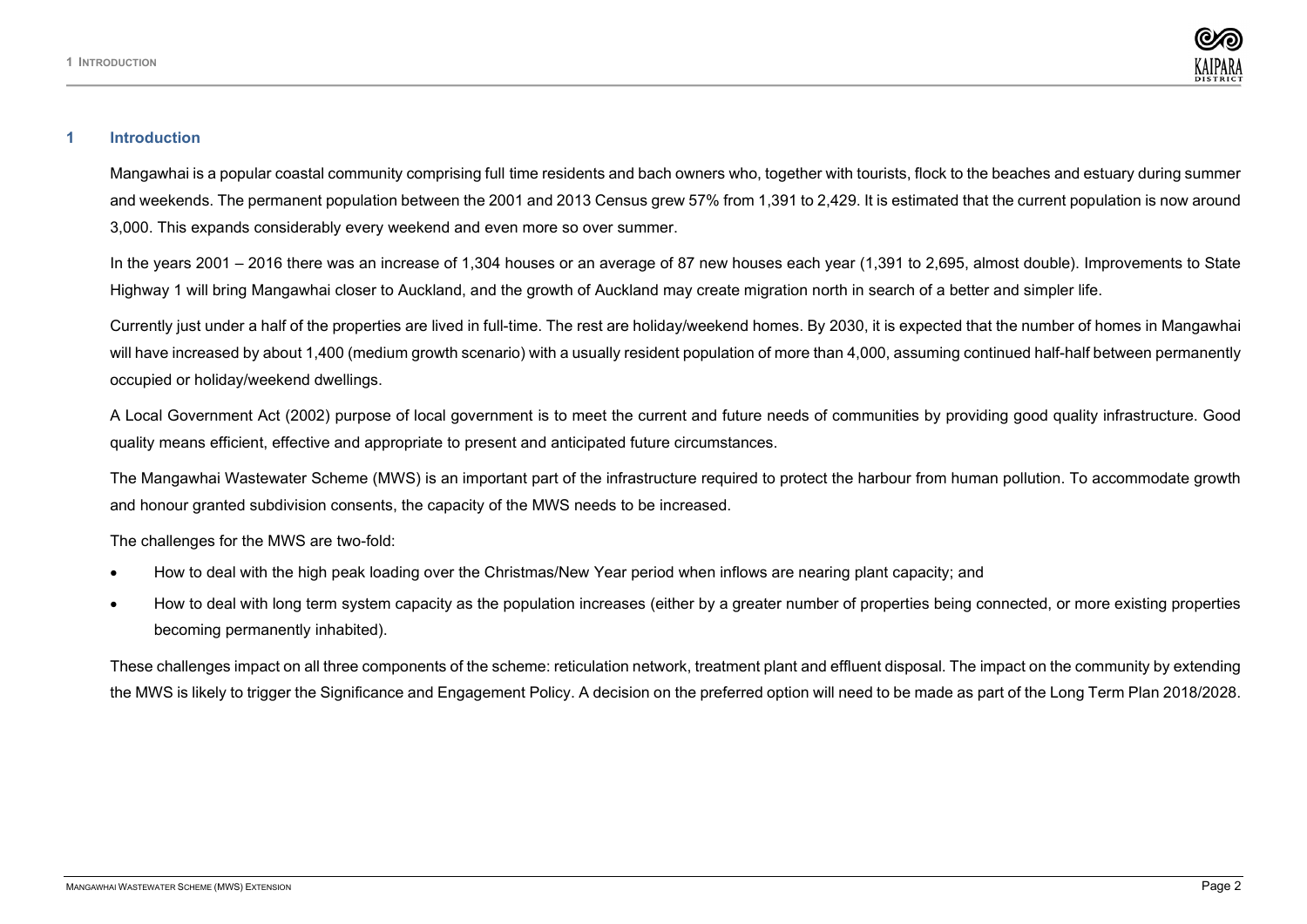

#### <span id="page-5-0"></span>**2 Background**

The intent of the MWS was to improve the quality of the water in the Mangawhai Harbour. This intent remains current and is equally valid in guiding future decisions. Regardless of the history, the MWS is in place and working well. There is also some capacity for more connections. The original MWS was designed to service many more properties than it currently does however in order to do this, extensions and augmentation are needed.

Given the grievances of the past, Council determined there was a need to better engage with the local community over what the future expansion (if any) and funding arrangements should be, along with resolving a number of related issues, such as ownership and maintenance responsibilities.

To assist Council, a group of ratepayers were sought from the Mangawhai community who had the appropriate skills and experience to work as volunteers to undertake a review and to provide independent, objective input to Council's decision-making processes. They were called the Advisory Panel. Their key role was to provide a vehicle through which Council could receive a considered, preferred option from community input and advice on a range of technical, policy and funding issues related to the future development of the MWS, especially in regard to extension of the reticulation network, and treatment and disposal capacity.

### <span id="page-5-1"></span>*2.1 Advisory Panel*

The Advisory Panel spent over six months understanding the current situation, the challenges and issues going forward and sought to understand how the system could best meet the needs and desires of the community. This work involved a public Open Day, meetings with various community groups and with Iwi.

The end result was a report that they believed represented the best possible and fair view of the facts as they knew them, along with a sound and logical basis for moving forward. The Advisory Panel's Recommendations Report was presented to Council in July 2015.

The Panel's full report and summary of recommendations can be found on Council's website, click [here.](http://www.kaipara.govt.nz/site/kaiparadistrictcouncil/files/MCWWS%20pages/A-Z%20of%20documents/MCWWS%20Community%20Advisory%20Panel%20Final%20Report%20July%202015.pdf)

In June 2016 a summary of the original recommendations and Council actions in response, was published as an open letter to the community. This document was further updated in July 2017 and is set out in Appendix A.

The recommendations in this report generally align with the outstanding recommendations of the Advisory Panel, except where there were legal or financial overrides which Council is unable to progress further.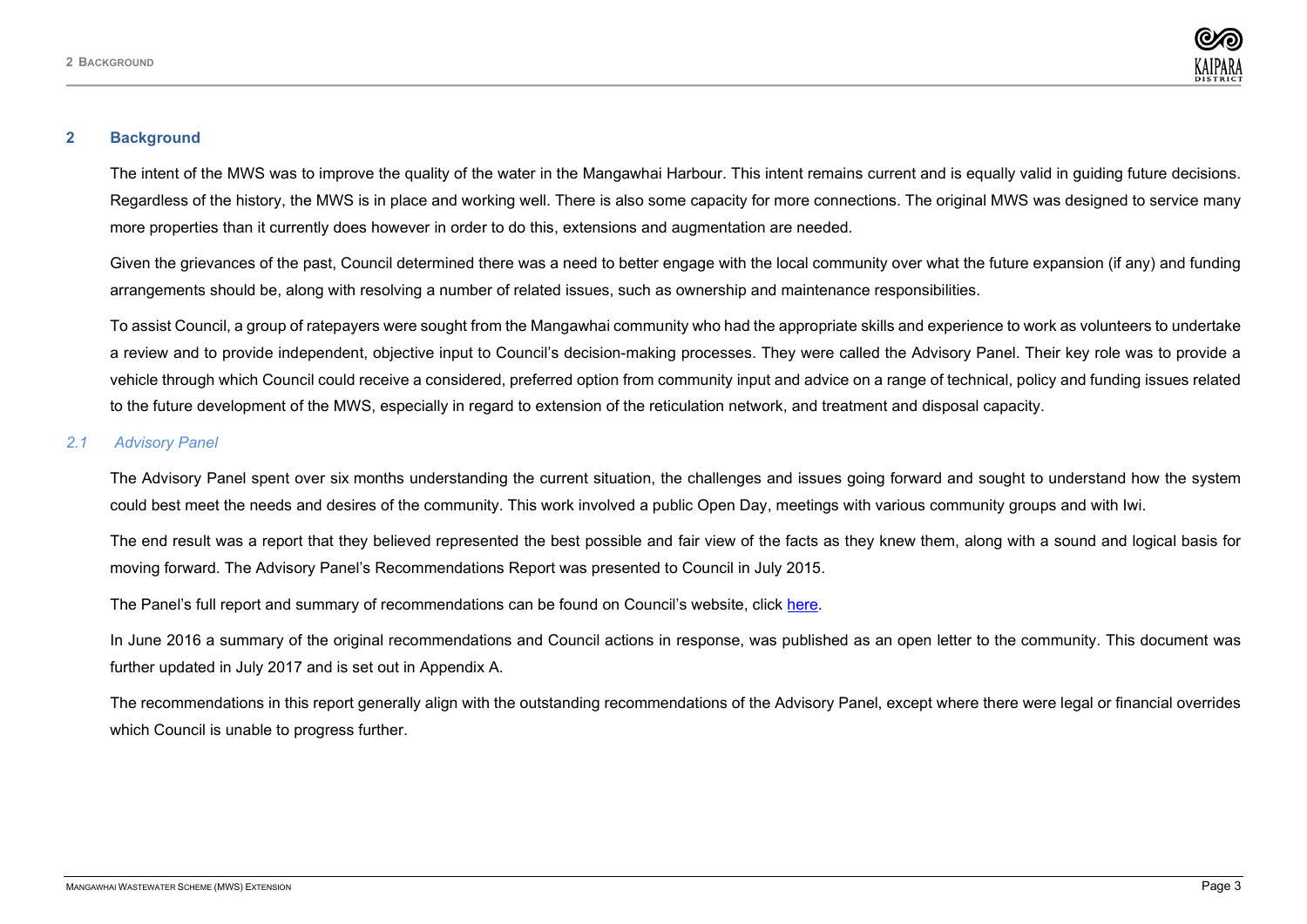

#### <span id="page-6-0"></span>*2.3 The Current System*

#### *System Components*

The system itself comprises of a series of components, summarised as:

- i. Private connections These are the pipes and associated assets that exist within a private property and effectively connect a house/business to the public system. In approximately 20% of the current installations there are 'grinder pumps' to pump the wastewater into the reticulation system.
- ii. Reticulation network This comprises the pipes laid primarily within the road reserve, but also across some private properties and into which the private connections join. Also forming part of the reticulation network are the pump stations located around the catchment area to deliver the collected wastewater to the treatment plant.
- iii. Treatment plant This is the plant located on Thelma Road South at the western edge of the Mangawhai Community Park. The plant takes the incoming wastewater and treats this to deliver hygienic but nutrient-rich effluent, along with dry solid waste matter.
- iv. Disposal of the effluent The treated water is pumped some 10km inland to what is known as the 'Lincoln Downs Farm' on Brown Road in Hakaru. Here it is stored in a large man-made dam and then irrigated onto part of the farm. The solid waste is currently disposed to landfill.

As of May 2017 a total of 1,956 properties were connected to the MWS, and 486 properties are rated as capable of connecting i.e. a total of 2,442 properties.

#### *Wastewater Bylaw*

Another of the Advisory Panel's Recommendations was that Council passes a bylaw requiring a six-monthly independent Inspection and Maintenance Certificate for all onsite systems, at the property owners' cost. In September 2016 Council adopted a district-wide Wastewater Drainage Policy and Wastewater Drainage Bylaw.

The Bylaw places obligations on persons using public and private wastewater systems. Disposal systems must be installed, operated, repaired or extended to Council standards and they are assessed and maintained at regular intervals as required under a warrant of fitness programme. Council modified the Warrant of Fitness cycle period to three years believing that to be industry best practice. A copy of the Wastewater Drainage Policy and Wastewater Drainage Bylaw can be found on Council's website, click [here.](http://www.kaipara.govt.nz/site/kaiparadistrictcouncil/files/pdf/A-Z%20Documents/Bylaws/WWD%20Policy%20and%20Bylaw%20Adopted%20Sept%202016%20final.pdf)

#### <span id="page-6-1"></span>*2.4 Proposed extension*

The plan to accommodate growth is an integrated strategy that: optimises disposal at the Lincoln Downs Farm, accommodates the Christmas/New Year usage peak; funds the extension of the reticulation network and upgrades the treatment plant when required. Doing nothing is no longer an option.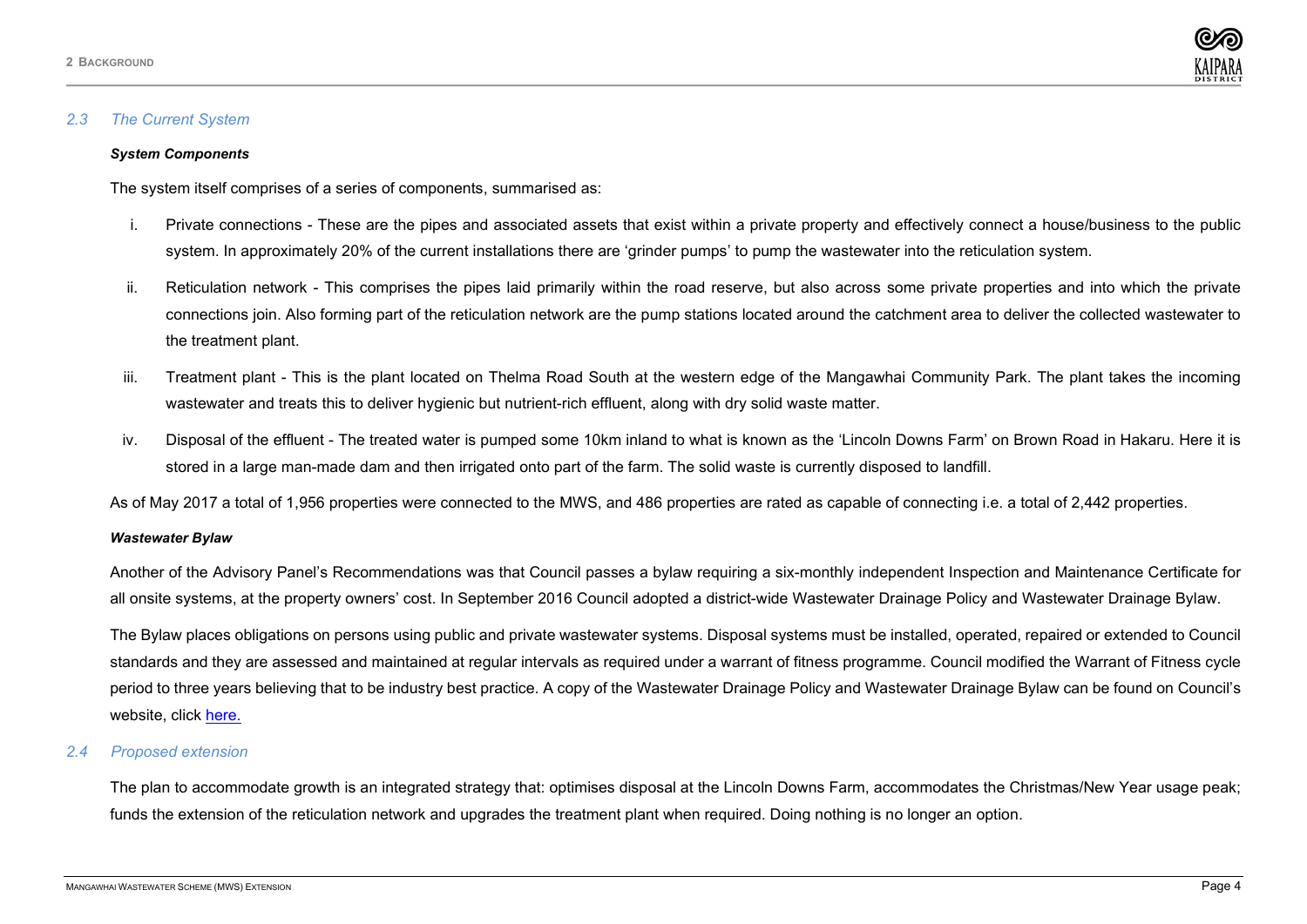

#### *Reticulation*

Hydraulic modelling has defined capacity and identified bottlenecks in the reticulation network. Nine of the existing 13 pump stations have sufficient capacity to accommodate full development of the drainage district (assuming current land use zones in the District Pan) while four will require upgrades. The phasing of these upgrades will be dictated by the pattern of development and the growth rates within the respective sub-catchments. A fully developed drainage district would also require six additional pump stations.

Minor extensions of the reticulation network are being undertaken on an 'as needed' basis in line with residential development. The trunk reticulation is restricted in places to an estimated capacity of 2,500 connections.

#### *Treatment*

For most of the year the treatment plant operates on only one of its two CASS reactors. The second reactor is brought online in early summer in anticipation of the peak summer inflows.

The average volume of water treated is about 300m<sup>3</sup> per day, with a peak daily volume of approximately 1,000m<sup>3</sup> per day over the peak Christmas/New Year period (by comparison an Olympic-sized swimming pool holds 2,500m3). It has the capacity to service approximately 2,500 connections.

The treatment plant's limiting factor is its ability to meet the current resource consent's Total Nitrogen (TN) limit of 30 mg/l. The current resource consent conditions state that the TN concentration is to be calculated by means of a rolling average using the six most recent monitoring results collected once every 15 days i.e. essentially a 30 mg/l average over 90 days. The critical period is over the summer holiday period when maximum occupancy is seen and due to the water use in the catchment the strongest influent is recorded. The treatment plant is nearing its capacity to meet this consent condition.

To maximise use of the treatment plant, disposal capacity needs to be increased. Doing nothing means the treatment plant will continue to be under-utilised; this is a key issue to be addressed.

#### *Disposal*

The treatment plant separates the untreated waste into dry solids (which are currently disposed of to landfill) and clean (but relatively nutrient-rich) water. The water is pumped inland to the Council-owned, leased, drystock grazed, Lincoln Downs Farm at Hakaru and used as irrigation. A further expansion of the farm disposal network was undertaken in 2016/2017 to increase the total irrigated disposal area from 30ha to 46ha (of a total 65ha consented at the farm).

Further extending the irrigation area and varying the Discharge Consent to match the actual land use (i.e. drystock grazing not dairy) would give adequate capacity for some time. The irrigation system currently has the capacity to service approximately 2,600 connections.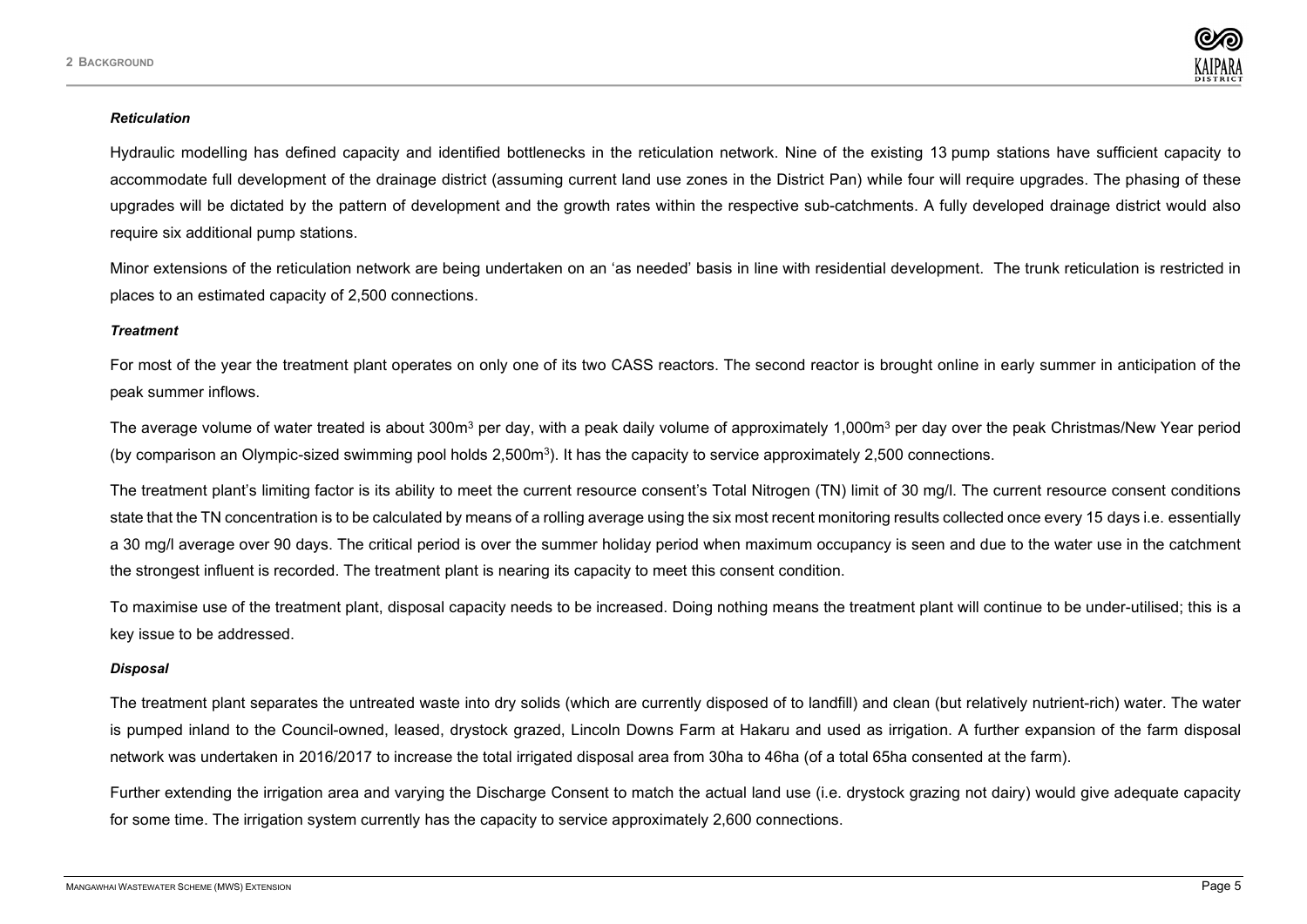

#### <span id="page-8-0"></span>**3 Current Mangawhai Wastewater Debt**

The attribution of debt to different communities was first introduced in June 2012 with the Long Term Plan 2012/2022 after consultation in accordance with the special consultative procedure.

The debt servicing (interest and principle attributed to the loan) is paid by the general rates, targeted rates and development contributions depending on the debt attributed.

Policy changes over that period from 2012 to 2017 included:

- Transfer of the debt attributed to the Mangawhai Harbour restoration to the existing community in 2013.
- Introduction of capital target rates in 2013 payable over a number of years, together with an early repayment policy for those who wish to pay in one sum; and
- Proceeds of asset sales or other applicable surpluses are applied to the district-wide debt.

During the period from July 2013 to June 2017 in excess of \$8 million has been repaid, as indicated in the table below.

| <b>Attribution of MWW debt to communities</b>      | 2012 | 2012 | 2017 | 2017 |      |
|----------------------------------------------------|------|------|------|------|------|
|                                                    | \$m  | \$m  | \$m  | \$m  |      |
| Existing community (connected and connectable)     |      | 9.4  |      | 12.1 |      |
| Mangawhai Harbour Restoration community            |      |      |      | ο    |      |
|                                                    |      | 13.4 |      | 12.1 |      |
| District wide-tranche 1 (balance capital cost)     | 11.3 |      | 9.8  |      |      |
| District wide-tranche 2 (prior operating deficits) | 7.1  |      | 0.6  |      |      |
|                                                    |      | 18.4 |      | 10.4 | Note |
| Sub-total current communities                      |      | 31.8 |      | 22.5 |      |
| Development years $1 - 10$                         | 61   |      |      |      |      |
| Development years 11 and over                      | 20.2 |      | 26.5 |      |      |
| Sub-total future communities                       |      | 26.2 |      | 26.5 |      |
| Total                                              |      | 58.0 |      | 49.0 |      |

Note 1: to be finalised for year end

 $\overline{1}$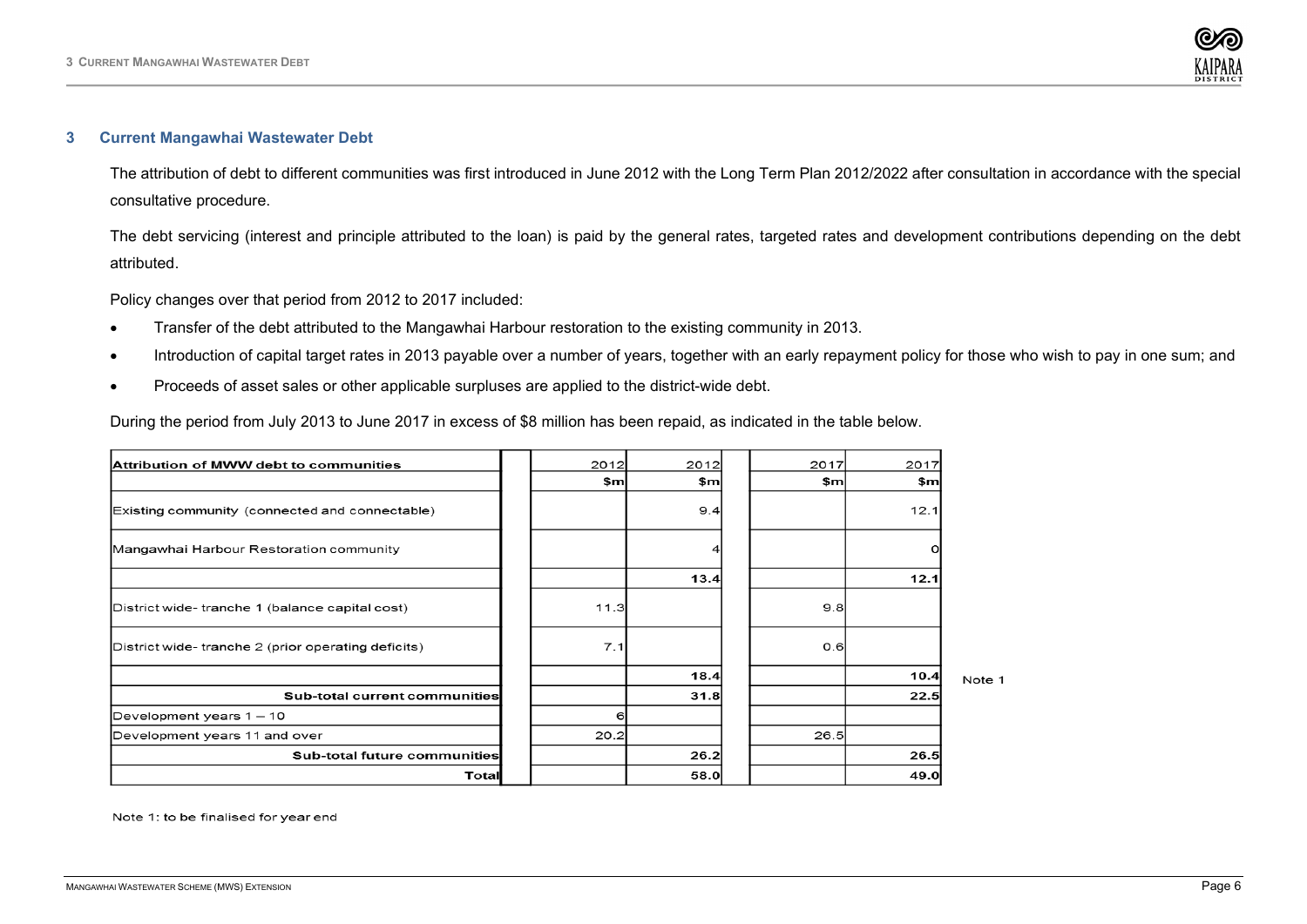

In order to accommodate growth, at this point there is a need to upgrade the treatment plant and an imminent requirement to expand disposal and reticulation. Further out in the 10 year planning horizon there will be a need to augment the treatment plant.

Any proposal to materially extend the wastewater network will require additional debt funding, at least in the interim. Most of the expenditure will be growth related and under current policy will be funded by development contributions over time.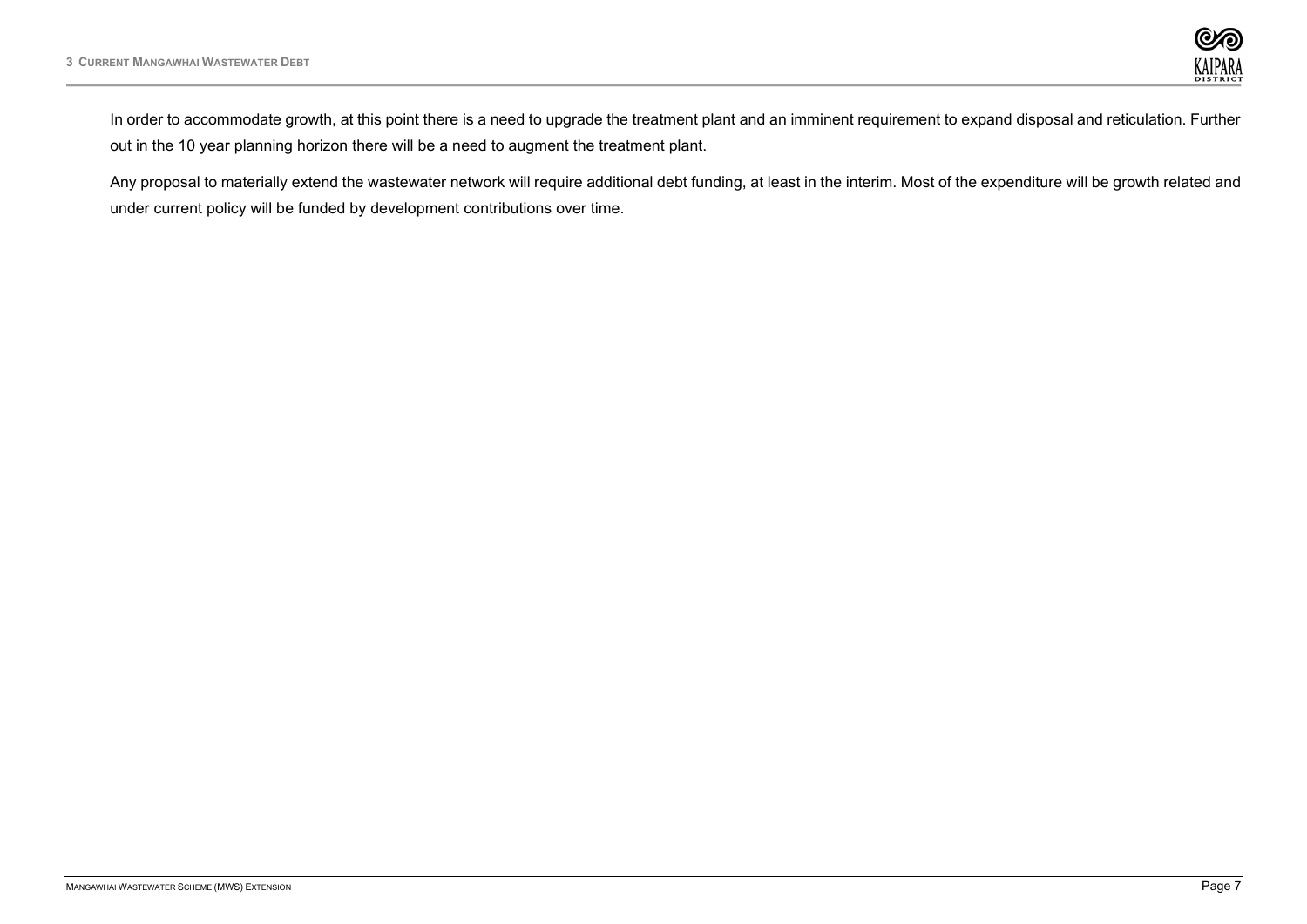

#### <span id="page-10-0"></span>**4 Risks**

Current risks are set out below.

- 1 Managing capacity:
	- High peak loading over the Christmas/New Year period; and
	- Long term increases in the average flows into the system due to ratio of permanent to holiday homes increasing.
- 2 Estimating pace of growth.

This risk is that growth may happen:

- Faster which will mean that the extensions to the network will be required earlier; or
- Slower which will mean that extensions to the network can be delayed; and
- Demographics of the Mangawhai community are changing with the percentage of permanent resident compared with holiday homes increasing which in turn changes the demand and capacity profile.
- 3 Debt:
	- Potential for stranded debt, if we cannot collect development contributions; and
	- Managing any additional debt for extension to ensure that it remains within acceptable and prudent financial parameters.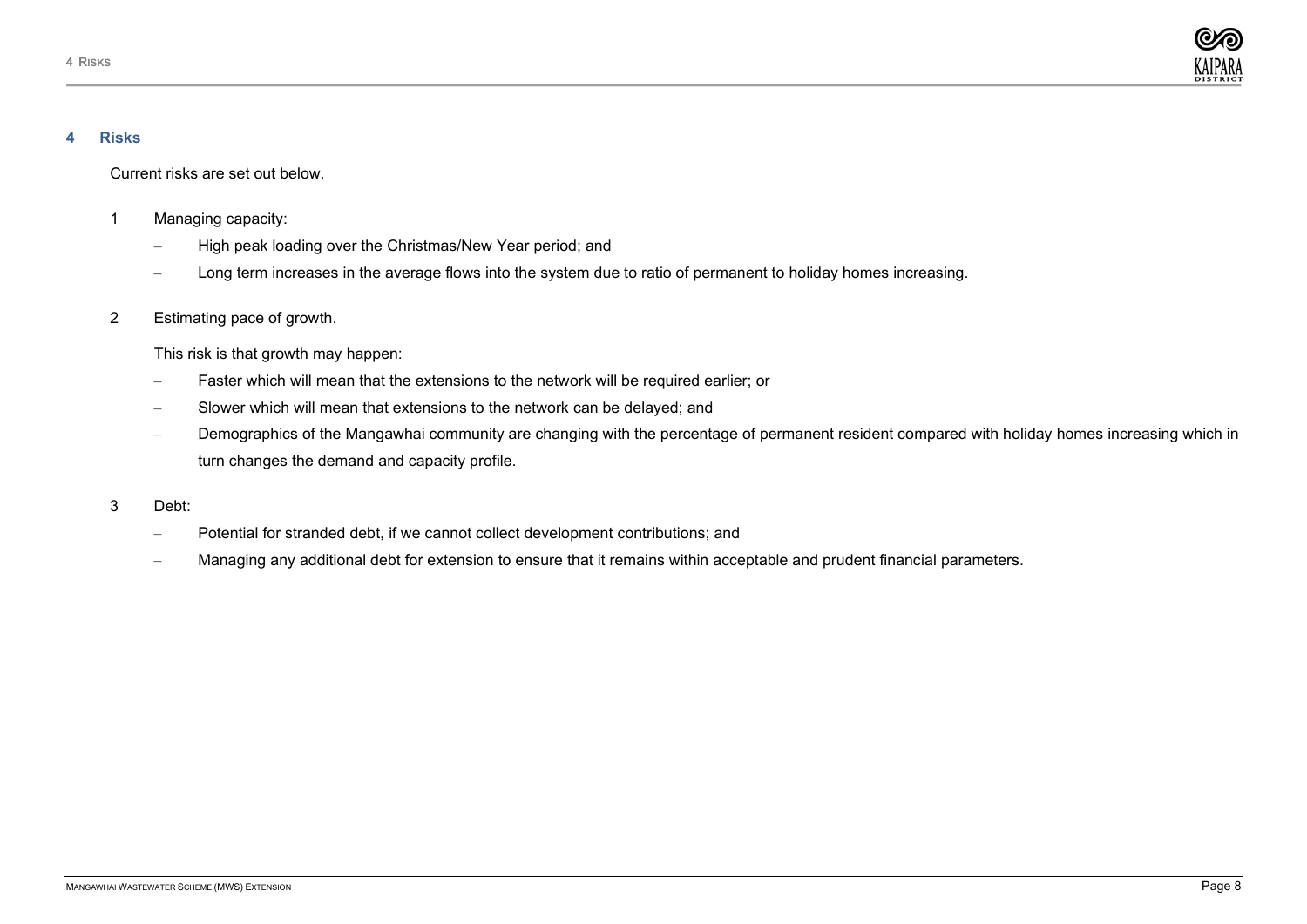

#### <span id="page-11-0"></span>**5 Options**

The plan to accommodate growth is an integrated strategy that: optimises disposal at the Lincoln Downs Farm by varying the Discharge Consent to match the actual land use (i.e. drystock grazing, not dairy) and extending the disposal irrigation area; accommodates the Christmas/New Year usage peak; funds the extension of the reticulation network; and upgrades the treatment plant when required.

Six options were originally considered; two were subsequently discarded. The "do nothing" option was discarded as it is not feasible; further expansion is needed to meet existing commitments. The "ocean outfall" option was discarded as it is beyond the LTP 10 year time horizon, financially prohibitive at this point and social and cultural assessments have not been done. However, additional disposal will be required in the future if the growth is to be serviced.

The four options for consideration are:

- 1 Do minimum extend disposal system, upgrade existing reticulation, upgrade treatment plant, capacity 3,300 connections, cost over 10 years \$4.35 million;
- 2 Reticulate pockets extend disposal system, upgrade existing reticulation, extend reticulation (8 years), upgrade treatment plant, capacity 3,300 connections, cost over 10 years \$7.65 million;
- 3 Ecological plus pockets extend disposal system, upgrade existing reticulation, extend reticulation (8 years), upgrade treatment plant, capacity 3,300 connections, cost over 10 years \$16.35 million; and
- 4 Additional disposal, reticulation and treatment extend (existing) disposal system, plus new disposal system (e.g. Mangawhai golf course) upgrade existing reticulation, extend reticulation (13 years), augment treatment plant, capacity 4,700 connections, cost over 22 years \$34.78 million.

It should be noted that each successive option is an expansion of the preceding option i.e. electing to implement an option now does not prevent Council from electing to expand the scheme further at a later stage. The rate at which infrastructure is upgraded and/or provided can be varied to match growth should it occur at a greater or lesser rate than envisaged. If required, this would be addressed via the Annual Plan process.

These options are discussed further in the sections below.

# <span id="page-11-1"></span>*5.3 Option 1 - Do minimum*

From Schedule A of the original Amended and Restated Project Deed [Dec 2007] the extent of the reticulation that was required was to initially provide connections to 1,216 properties.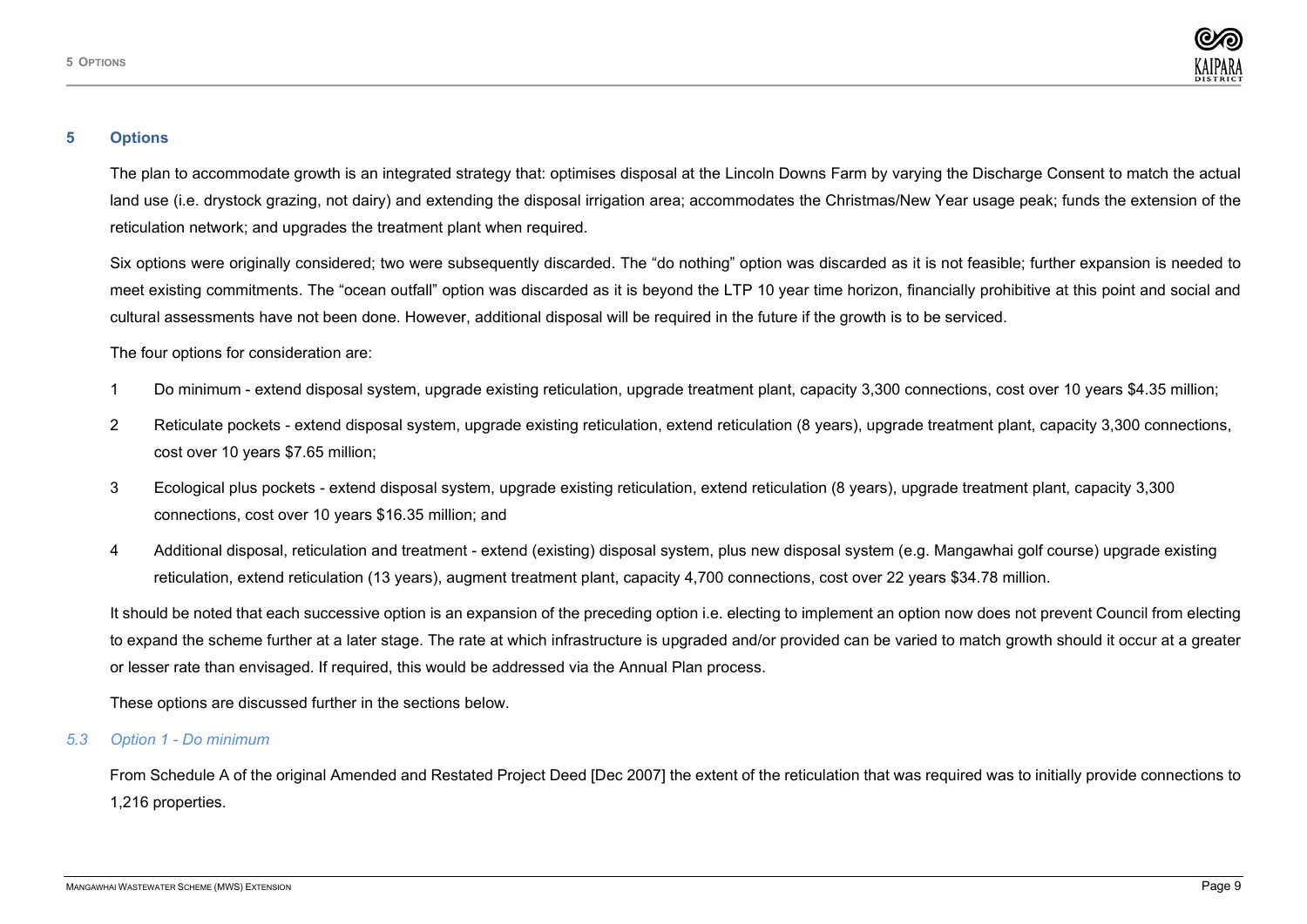The reticulation and pumping stations however, were designed to service more than the 1,216 properties that were initially required to be reticulated. Based on their respective catchments, the reticulation pumping stations have varying degrees of spare capacity available. The terminal pump station that pumps all the effluent to the WWTP has a design capacity to service approximately 2,500 connections i.e. similar to the design capacity of the WWTP.

Option 1 would entail the upgrade of the main pump station, upgrade of the treatment plant, and completion of the extension of the irrigation system at the farm. Other than a relatively minor allowance for some minor extensions, no extension of the reticulated network is included.

Which, based on medium growth (77 new houses per year), means capacity will be reached in about 13 years, around 2030.

#### *Cost Estimates:*

| Option 1 - Service 3,300 connections     | <b>Estimate</b><br>\$000's | 2018-<br>19 | 2019-<br>20 | 2020-<br>21 | 2021-<br>22 | 2022-<br>23 | 2023-<br>24 | 2024-<br>25 | 2025-<br>26 | 2026-<br>27 | 2027-<br>28 |
|------------------------------------------|----------------------------|-------------|-------------|-------------|-------------|-------------|-------------|-------------|-------------|-------------|-------------|
| Extend irrigation system                 | 950                        |             |             | 950         |             |             |             |             |             |             |             |
| Upgrade existing reticulation            | ,200                       | 200         | 000,1       |             |             |             |             |             |             |             |             |
| Upgrade WWTP                             | <b>008,</b>                | 1,000       | 800         |             |             |             |             |             |             |             |             |
| Additional Capacity for Growth - Council | 400                        | 40          | 40          | 40          | 40          | 40          | 40          | 40          | 40          | 40          | 40          |
| Contribution                             |                            |             |             |             |             |             |             |             |             |             |             |
| <b>Total</b>                             | \$4,350                    | 1,240       | 1,840       | 990         | 40          | 40          | 40          | 40          | 40          | 40          | 40          |

# <span id="page-12-0"></span>*5.4 Option 2 - Reticulate pockets*

Option 2 is similar to Option 1 but includes extending the reticulation to provide connections to the properties that are within the area currently reticulated but were not provided a connection when the scheme was initially constructed i.e. they were not included in the 1,216 properties that were originally provided with a connection.

These properties (approximately 250) would take up a portion of the capacity provided to service 3,300 connections.

Which, based on medium growth (77 new houses per year), means capacity will be reached in about 13 years, around 2030.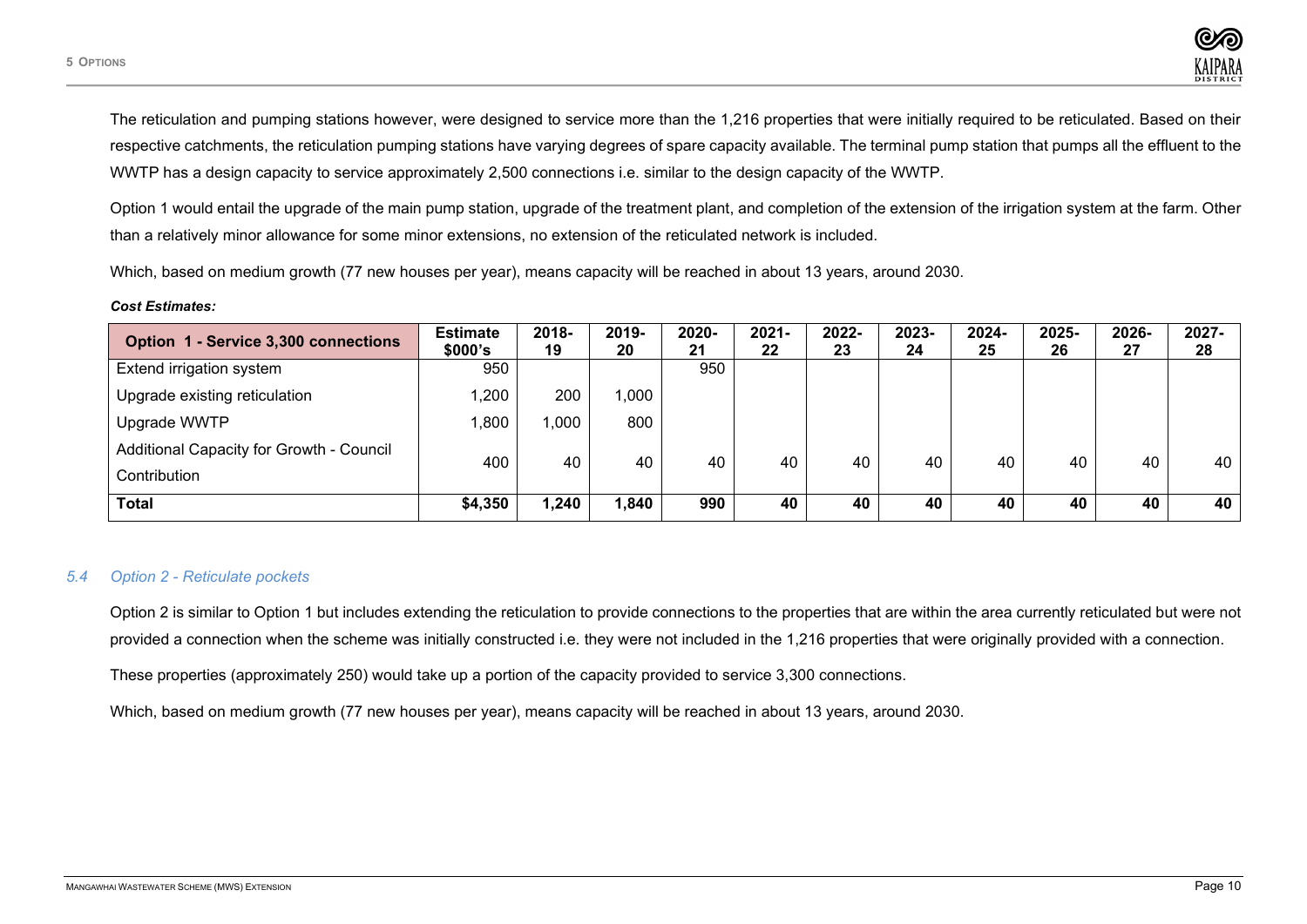

#### *Cost Estimates:*

| <b>Option 2 - Service 3,300 connections</b><br>and reticulate pockets | <b>Estimate</b><br>\$000's | 2018-<br>19 | 2019-<br>20 | 2020-<br>21 | $2021 -$<br>22 | 2022-<br>23 | 2023-<br>24 | 2024-<br>25 | 2025-<br>26 | 2026-<br>27 | 2027-<br>28 |
|-----------------------------------------------------------------------|----------------------------|-------------|-------------|-------------|----------------|-------------|-------------|-------------|-------------|-------------|-------------|
| Extend irrigation system                                              | 950                        |             |             | 950         |                |             |             |             |             |             |             |
| Upgrade existing reticulation                                         | 1,200                      | 200         | ,000        |             |                |             |             |             |             |             |             |
| <b>Extend Reticulation</b>                                            | 3,300                      |             |             | 413         | 413            | 413         | 413         | 413         | 413         | 413         | 413         |
| Upgrade WWTP                                                          | 1,800                      | ,000        | 800         |             |                |             |             |             |             |             |             |
| Additional Capacity for Growth - Council                              | 400                        | 40          | 40          | 40          | 40             | 40          | 40          | 40          | 40          | 40          | 40          |
| Contribution                                                          |                            |             |             |             |                |             |             |             |             |             |             |
| <b>Total</b>                                                          | \$7,650                    | 1,240       | 1,840       | 1,403       | 453            | 453         | 453         | 453         | 453         | 453         | 453         |

#### <span id="page-13-0"></span>*5.5 Option 3 – Ecological plus pockets*

Option 3 is similar to Option 2 but includes extending the reticulation to provide connections to the properties that are within 300m of the harbour. The Advisory Panel recommended that "prioritisation of extensions to the reticulation lines that permit connection of properties within 300m of the marine environment should occur".

The un-reticulated properties around the village area would be relatively expensive to reticulate due to their distance from the WWTP, and the requirement to provide parallel reticulation to service these properties (the existing reticulation does not have sufficient capacity to service all the properties within these catchments). The cost estimates have been based on sizing the reticulation to service these catchments fully developed.

Many of these lots are relatively large and likely to be suitable for well managed on-site wastewater systems. Servicing these lots may not be the most economical option at this stage until such time as there is sufficient demand within the catchment for further intensification.

Which, based on medium growth (77 new houses per year), means capacity will be reached in about 14 years, around 2031.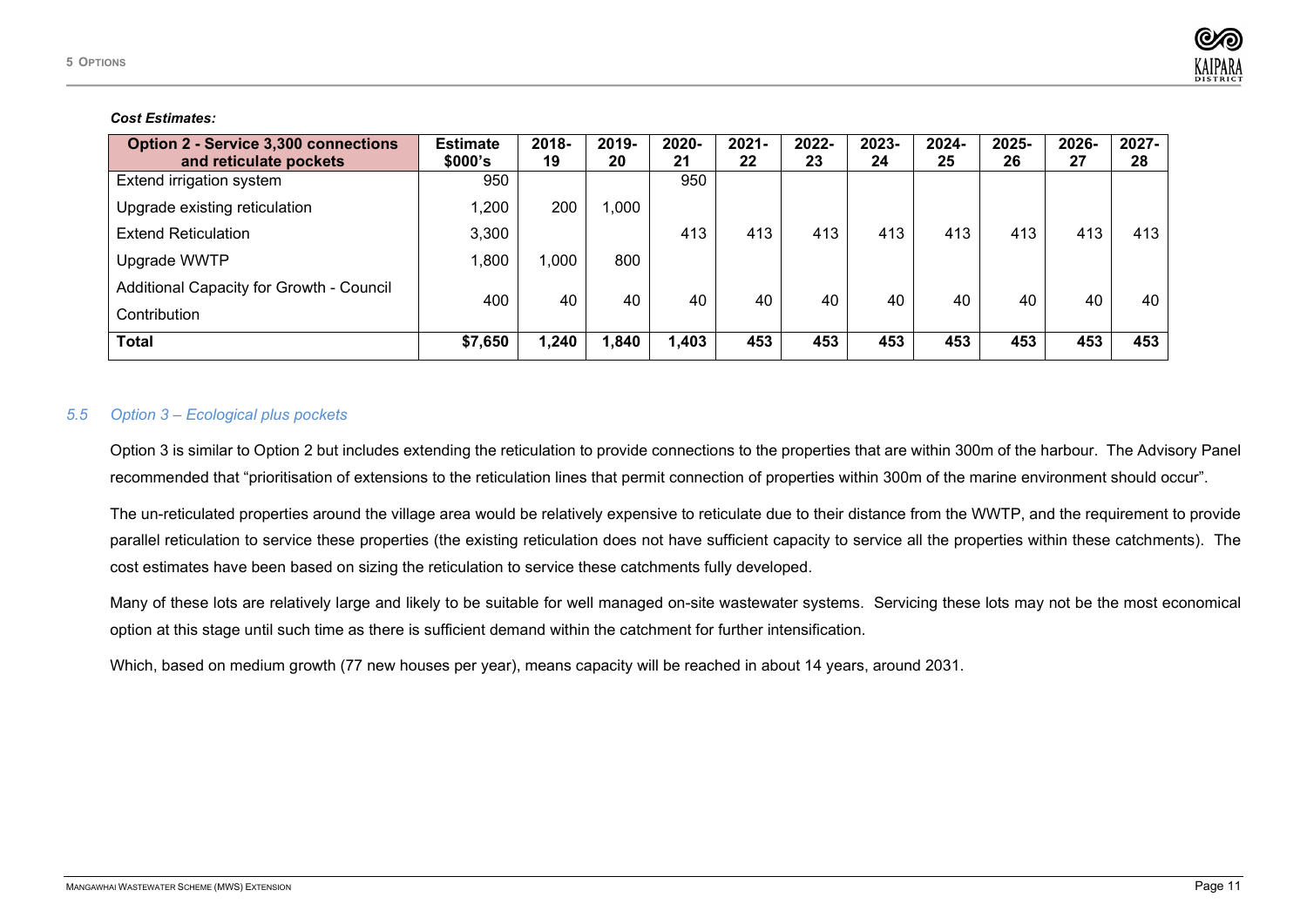

#### *Cost Estimates:*

| <b>Option 3 - Service 3,300 connections</b><br>and Ecological + pockets | <b>Estimate</b><br>\$000's | 2018-<br>19 | 2019-<br>20 | 2020-<br>21 | $2021 -$<br>22 | 2022-<br>23 | $2023 -$<br>24 | 2024-<br>25 | 2025-<br>26 | 2026-<br>27 | 2027-<br>28 |
|-------------------------------------------------------------------------|----------------------------|-------------|-------------|-------------|----------------|-------------|----------------|-------------|-------------|-------------|-------------|
| Extend irrigation system                                                | 950                        |             |             | 950         |                |             |                |             |             |             |             |
| Upgrade existing reticulation                                           | 1,200                      | 200         | 000,        |             |                |             |                |             |             |             |             |
| <b>Extend Reticulation</b>                                              | 12,000                     |             |             | ,500        | .500           | 1,500       | .500           | .500        | .500        | .500        | .500 ا      |
| Upgrade WWTP                                                            | 1,800                      | 000.        | 800         |             |                |             |                |             |             |             |             |
| Additional Capacity for Growth - Council                                | 400                        | 40          | 40          | 40          | 40             |             |                | 40          | 40          | 40          | 40          |
| Contribution                                                            |                            |             |             |             |                | 40          | 40             |             |             |             |             |
| <b>Total</b>                                                            | \$16,350                   | 240,ا       | 1,840       | 2,490       | 1,540          | ,540        | 1,540          | 1,540       | 1,540       | 1,540       | 1,540       |

## <span id="page-14-0"></span>*5.6 Option 4 – Additional reticulation, disposal and treatment*

This option includes extending the reticulation to provide connections to service approximately 4,700 properties within the Drainage District and includes an expansion of the treatment plant to include a third CASS reactor.

An additional disposal site would be required to augment the Lincoln Downs Farm. Unless a rapid infiltration system is adopted at the golf course, or an alternative disposal system developed, then ultimately the combined disposal capacity of both the Lincoln Downs Farm and the golf course would be approximately 4,700 connections. It should, however, be noted that the ultimate disposal capacity will decrease if the ratio of holiday homes to permanently occupied homes reduces.

#### *Cost Estimates:*

| <b>Option 4 - Service 4,700 connections</b> | <b>Estimate</b><br>\$000's | $2018 -$<br>19 | 2019-<br>20 | 2020-<br>21 | $2021 -$<br>22 | $2022 -$<br>23 | 2023-<br>24 | 2024-<br>25 | 2025-<br>26 | 2026-<br>27 | $2027 -$<br>28 | 2028-<br>$29+$ |
|---------------------------------------------|----------------------------|----------------|-------------|-------------|----------------|----------------|-------------|-------------|-------------|-------------|----------------|----------------|
| Extend irrigation system                    | 950                        |                |             | 950         |                |                |             |             |             |             |                |                |
| New disposal system                         | 2,228                      |                |             |             |                |                |             |             |             |             |                | 2,228          |
| Upgrade existing reticulation               | 1,200                      | 200            | ,000        |             |                |                |             |             |             |             |                |                |
| <b>Extend Reticulation</b>                  | 17,200                     |                |             | ,400        | ,400           | ,400           | ,300        | ,300        | ,300        | ,300        | ,300           | 6,500          |
| Upgrade & augment WWTP                      | 12,800                     | ,000           | 800         |             |                |                |             |             |             |             | 500            | 10,500         |
| Additional Capacity for Growth - Council    | 400                        |                |             |             |                | 40             | 40          | 40          | 40          | 40          | 40             |                |
| Contribution                                |                            | 40             | 40          | 40          | 40             |                |             |             |             |             |                |                |
| <b>Total</b>                                | \$34,778                   | 1.240          | l.840       | 2,390       | ,440           | 1,440          | 1,340       | 1,340       | 1,340       | 1,340       | 1,840          | 19,228         |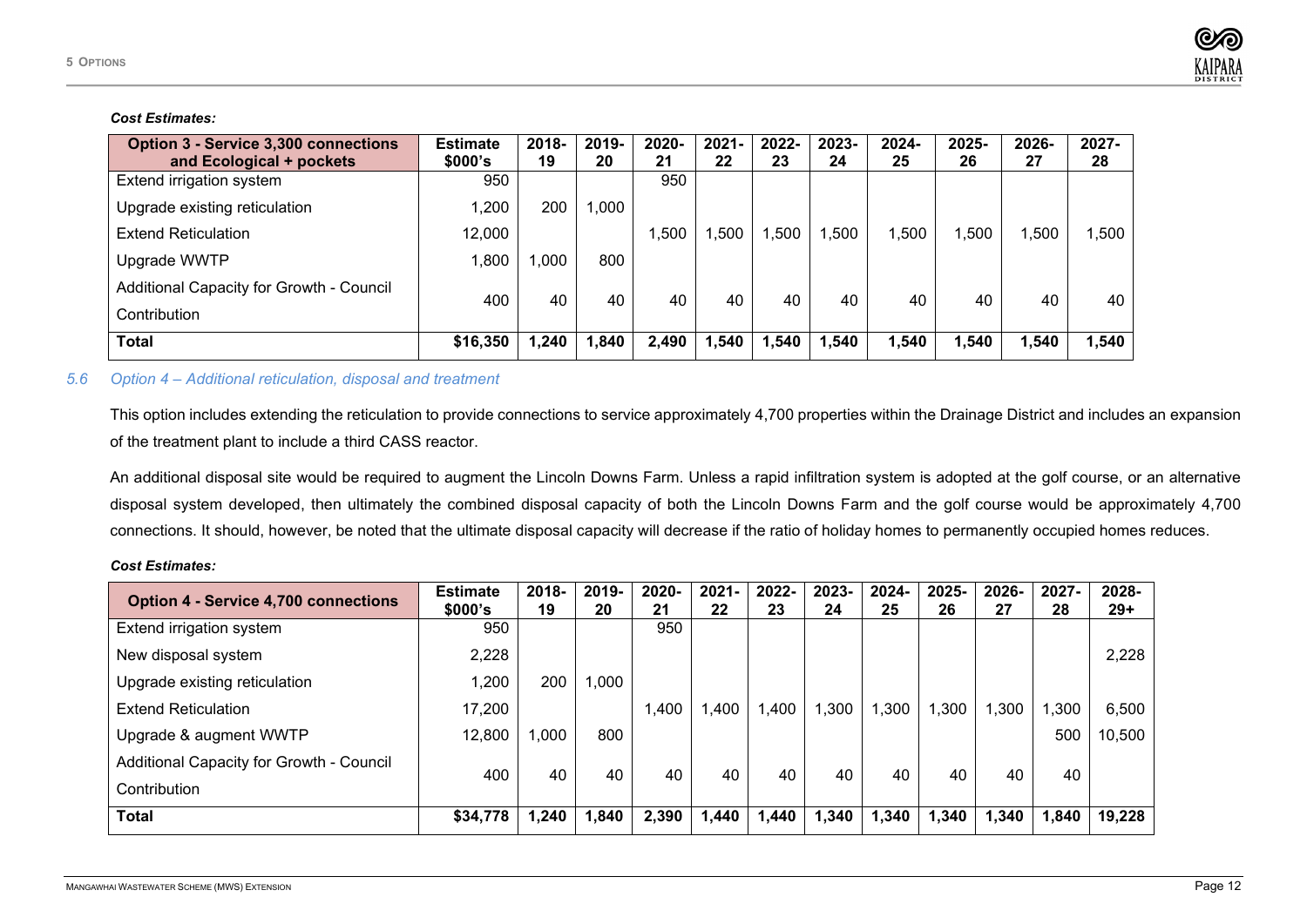

# <span id="page-15-0"></span>**Comparison of Options**

| \$m<br>\$m<br>$\mathsf{sm}$<br>\$m<br>\$m<br>\$m<br>\$m<br>\$m<br>\$m<br>\$m<br>\$m<br>\$m<br>Option 1 - Service 3,300<br>connections<br>0.95<br>0.95<br>Extend irrigation system<br>$\overline{\phantom{a}}$<br>0.20<br>1.20<br>1.00<br>Upgrade existing reticulation<br>1.00<br>0.80<br>Upgrade WWTP<br>1.80<br>Additional Capacity for Growth -<br>0.04<br>Council<br>0.40<br>0.04<br>0.04<br>0.04<br>0.04<br>0.04<br>0.04<br>0.04<br>0.04<br>0.04<br>4.35<br>1.24<br>1.84<br>0.99<br>0.04<br>0.04<br>0.04<br>0.04<br>0.04<br>0.04<br>0.04<br>Option 2 - Reticulate pockets, 3,300<br>0.95<br>0.95<br>Extend irrigation system<br>Upgrade existing reticulation<br>1.20<br>1.00<br>$\overline{\phantom{m}}$<br>0.41<br>0.41<br>0.41<br>3.30<br>0.41<br>0.41<br>0.41<br>0.41<br>0.41<br>Extend reticulation (8 years)<br>Upgrade WWTP<br>1.00<br>1.80<br>0.80<br>Additional Capacity for Growth -<br>0.04<br>0.04<br>0.40<br>0.04<br>0.04<br>0.04<br>0.04<br>0.04<br>0.04<br>0.04<br>0.04<br>Council<br>7.65<br>1.40<br>0.45<br>0.45<br>0.45<br>0.45<br>0.45<br>1.24<br>1.84<br>0.45<br>0.45<br>Option 3 - Ecological + pockets,<br>3,300<br>0.95<br>Extend irrigation system<br>0.95<br>1.20<br>0.20<br>Upgrade existing reticulation<br>1.00<br>1.50<br>1.50<br>1.50<br>1.50<br>12.00<br>1.50<br>1.50<br>1.50<br>1.50<br>Extend reticulation (8 years)<br>Upgrade WWTP<br>1.00<br>1.80<br>0.80<br>Additional Capacity for Growth -<br>0.40<br>0.04<br>0.04<br>0.04<br>0.04<br>0.04<br>0.04<br>0.04<br>0.04<br>0.04<br>0.04<br>Council<br>16.35<br>1.54<br>1.54<br>1.54<br>1.24<br>1.84<br>2.49<br>1.54<br>1.54<br>1.54<br>1.54<br>Option 4 - Additional R, T& D, 4,700<br>0.95<br>Extend irrigation system<br>0.95<br>2.23<br>2.23<br>New disposal system<br>Upgrade existing reticulation<br>1.20<br>0.20<br>1.00<br>1.40<br>1.40<br>1.30<br>1.30<br>1.30<br>6.50<br>17.20<br>1.40<br>1.30<br>Extend reticulation (13 years)<br>1.30<br>Augment WWTP<br>12.80<br>1.00<br>0.80<br>0.50<br>10.50<br>Additional Capacity for Growth -<br>0.40<br>0.04<br>0.04<br>0.04<br>0.04<br>0.04<br>0.04<br>0.04<br>0.04<br>0.04<br>0.04<br>Council<br>34.78<br>1.24<br>2.39<br>1.44<br>1.44<br>1.34<br>1.34<br>1.34<br>1.84<br>1.34<br>1.84<br>19.23 | Uninflated 2018-19 2019-20 2020-21 2021-22 2022-23 2023-24 2024-25 2025-26 2026-27 2027-28 2028-29+ |  |  |  |  |  |  |
|----------------------------------------------------------------------------------------------------------------------------------------------------------------------------------------------------------------------------------------------------------------------------------------------------------------------------------------------------------------------------------------------------------------------------------------------------------------------------------------------------------------------------------------------------------------------------------------------------------------------------------------------------------------------------------------------------------------------------------------------------------------------------------------------------------------------------------------------------------------------------------------------------------------------------------------------------------------------------------------------------------------------------------------------------------------------------------------------------------------------------------------------------------------------------------------------------------------------------------------------------------------------------------------------------------------------------------------------------------------------------------------------------------------------------------------------------------------------------------------------------------------------------------------------------------------------------------------------------------------------------------------------------------------------------------------------------------------------------------------------------------------------------------------------------------------------------------------------------------------------------------------------------------------------------------------------------------------------------------------------------------------------------------------------------------------------------------------------------------------------------------------------------------------------------------------------------------------------------------------------|-----------------------------------------------------------------------------------------------------|--|--|--|--|--|--|
|                                                                                                                                                                                                                                                                                                                                                                                                                                                                                                                                                                                                                                                                                                                                                                                                                                                                                                                                                                                                                                                                                                                                                                                                                                                                                                                                                                                                                                                                                                                                                                                                                                                                                                                                                                                                                                                                                                                                                                                                                                                                                                                                                                                                                                              |                                                                                                     |  |  |  |  |  |  |
|                                                                                                                                                                                                                                                                                                                                                                                                                                                                                                                                                                                                                                                                                                                                                                                                                                                                                                                                                                                                                                                                                                                                                                                                                                                                                                                                                                                                                                                                                                                                                                                                                                                                                                                                                                                                                                                                                                                                                                                                                                                                                                                                                                                                                                              |                                                                                                     |  |  |  |  |  |  |
|                                                                                                                                                                                                                                                                                                                                                                                                                                                                                                                                                                                                                                                                                                                                                                                                                                                                                                                                                                                                                                                                                                                                                                                                                                                                                                                                                                                                                                                                                                                                                                                                                                                                                                                                                                                                                                                                                                                                                                                                                                                                                                                                                                                                                                              |                                                                                                     |  |  |  |  |  |  |
|                                                                                                                                                                                                                                                                                                                                                                                                                                                                                                                                                                                                                                                                                                                                                                                                                                                                                                                                                                                                                                                                                                                                                                                                                                                                                                                                                                                                                                                                                                                                                                                                                                                                                                                                                                                                                                                                                                                                                                                                                                                                                                                                                                                                                                              |                                                                                                     |  |  |  |  |  |  |
|                                                                                                                                                                                                                                                                                                                                                                                                                                                                                                                                                                                                                                                                                                                                                                                                                                                                                                                                                                                                                                                                                                                                                                                                                                                                                                                                                                                                                                                                                                                                                                                                                                                                                                                                                                                                                                                                                                                                                                                                                                                                                                                                                                                                                                              |                                                                                                     |  |  |  |  |  |  |
|                                                                                                                                                                                                                                                                                                                                                                                                                                                                                                                                                                                                                                                                                                                                                                                                                                                                                                                                                                                                                                                                                                                                                                                                                                                                                                                                                                                                                                                                                                                                                                                                                                                                                                                                                                                                                                                                                                                                                                                                                                                                                                                                                                                                                                              |                                                                                                     |  |  |  |  |  |  |
|                                                                                                                                                                                                                                                                                                                                                                                                                                                                                                                                                                                                                                                                                                                                                                                                                                                                                                                                                                                                                                                                                                                                                                                                                                                                                                                                                                                                                                                                                                                                                                                                                                                                                                                                                                                                                                                                                                                                                                                                                                                                                                                                                                                                                                              |                                                                                                     |  |  |  |  |  |  |
|                                                                                                                                                                                                                                                                                                                                                                                                                                                                                                                                                                                                                                                                                                                                                                                                                                                                                                                                                                                                                                                                                                                                                                                                                                                                                                                                                                                                                                                                                                                                                                                                                                                                                                                                                                                                                                                                                                                                                                                                                                                                                                                                                                                                                                              |                                                                                                     |  |  |  |  |  |  |
|                                                                                                                                                                                                                                                                                                                                                                                                                                                                                                                                                                                                                                                                                                                                                                                                                                                                                                                                                                                                                                                                                                                                                                                                                                                                                                                                                                                                                                                                                                                                                                                                                                                                                                                                                                                                                                                                                                                                                                                                                                                                                                                                                                                                                                              |                                                                                                     |  |  |  |  |  |  |
|                                                                                                                                                                                                                                                                                                                                                                                                                                                                                                                                                                                                                                                                                                                                                                                                                                                                                                                                                                                                                                                                                                                                                                                                                                                                                                                                                                                                                                                                                                                                                                                                                                                                                                                                                                                                                                                                                                                                                                                                                                                                                                                                                                                                                                              |                                                                                                     |  |  |  |  |  |  |
|                                                                                                                                                                                                                                                                                                                                                                                                                                                                                                                                                                                                                                                                                                                                                                                                                                                                                                                                                                                                                                                                                                                                                                                                                                                                                                                                                                                                                                                                                                                                                                                                                                                                                                                                                                                                                                                                                                                                                                                                                                                                                                                                                                                                                                              |                                                                                                     |  |  |  |  |  |  |
|                                                                                                                                                                                                                                                                                                                                                                                                                                                                                                                                                                                                                                                                                                                                                                                                                                                                                                                                                                                                                                                                                                                                                                                                                                                                                                                                                                                                                                                                                                                                                                                                                                                                                                                                                                                                                                                                                                                                                                                                                                                                                                                                                                                                                                              |                                                                                                     |  |  |  |  |  |  |
|                                                                                                                                                                                                                                                                                                                                                                                                                                                                                                                                                                                                                                                                                                                                                                                                                                                                                                                                                                                                                                                                                                                                                                                                                                                                                                                                                                                                                                                                                                                                                                                                                                                                                                                                                                                                                                                                                                                                                                                                                                                                                                                                                                                                                                              |                                                                                                     |  |  |  |  |  |  |
|                                                                                                                                                                                                                                                                                                                                                                                                                                                                                                                                                                                                                                                                                                                                                                                                                                                                                                                                                                                                                                                                                                                                                                                                                                                                                                                                                                                                                                                                                                                                                                                                                                                                                                                                                                                                                                                                                                                                                                                                                                                                                                                                                                                                                                              |                                                                                                     |  |  |  |  |  |  |
|                                                                                                                                                                                                                                                                                                                                                                                                                                                                                                                                                                                                                                                                                                                                                                                                                                                                                                                                                                                                                                                                                                                                                                                                                                                                                                                                                                                                                                                                                                                                                                                                                                                                                                                                                                                                                                                                                                                                                                                                                                                                                                                                                                                                                                              |                                                                                                     |  |  |  |  |  |  |
|                                                                                                                                                                                                                                                                                                                                                                                                                                                                                                                                                                                                                                                                                                                                                                                                                                                                                                                                                                                                                                                                                                                                                                                                                                                                                                                                                                                                                                                                                                                                                                                                                                                                                                                                                                                                                                                                                                                                                                                                                                                                                                                                                                                                                                              |                                                                                                     |  |  |  |  |  |  |
|                                                                                                                                                                                                                                                                                                                                                                                                                                                                                                                                                                                                                                                                                                                                                                                                                                                                                                                                                                                                                                                                                                                                                                                                                                                                                                                                                                                                                                                                                                                                                                                                                                                                                                                                                                                                                                                                                                                                                                                                                                                                                                                                                                                                                                              |                                                                                                     |  |  |  |  |  |  |
|                                                                                                                                                                                                                                                                                                                                                                                                                                                                                                                                                                                                                                                                                                                                                                                                                                                                                                                                                                                                                                                                                                                                                                                                                                                                                                                                                                                                                                                                                                                                                                                                                                                                                                                                                                                                                                                                                                                                                                                                                                                                                                                                                                                                                                              |                                                                                                     |  |  |  |  |  |  |
|                                                                                                                                                                                                                                                                                                                                                                                                                                                                                                                                                                                                                                                                                                                                                                                                                                                                                                                                                                                                                                                                                                                                                                                                                                                                                                                                                                                                                                                                                                                                                                                                                                                                                                                                                                                                                                                                                                                                                                                                                                                                                                                                                                                                                                              |                                                                                                     |  |  |  |  |  |  |
|                                                                                                                                                                                                                                                                                                                                                                                                                                                                                                                                                                                                                                                                                                                                                                                                                                                                                                                                                                                                                                                                                                                                                                                                                                                                                                                                                                                                                                                                                                                                                                                                                                                                                                                                                                                                                                                                                                                                                                                                                                                                                                                                                                                                                                              |                                                                                                     |  |  |  |  |  |  |
|                                                                                                                                                                                                                                                                                                                                                                                                                                                                                                                                                                                                                                                                                                                                                                                                                                                                                                                                                                                                                                                                                                                                                                                                                                                                                                                                                                                                                                                                                                                                                                                                                                                                                                                                                                                                                                                                                                                                                                                                                                                                                                                                                                                                                                              |                                                                                                     |  |  |  |  |  |  |
|                                                                                                                                                                                                                                                                                                                                                                                                                                                                                                                                                                                                                                                                                                                                                                                                                                                                                                                                                                                                                                                                                                                                                                                                                                                                                                                                                                                                                                                                                                                                                                                                                                                                                                                                                                                                                                                                                                                                                                                                                                                                                                                                                                                                                                              |                                                                                                     |  |  |  |  |  |  |
|                                                                                                                                                                                                                                                                                                                                                                                                                                                                                                                                                                                                                                                                                                                                                                                                                                                                                                                                                                                                                                                                                                                                                                                                                                                                                                                                                                                                                                                                                                                                                                                                                                                                                                                                                                                                                                                                                                                                                                                                                                                                                                                                                                                                                                              |                                                                                                     |  |  |  |  |  |  |
|                                                                                                                                                                                                                                                                                                                                                                                                                                                                                                                                                                                                                                                                                                                                                                                                                                                                                                                                                                                                                                                                                                                                                                                                                                                                                                                                                                                                                                                                                                                                                                                                                                                                                                                                                                                                                                                                                                                                                                                                                                                                                                                                                                                                                                              |                                                                                                     |  |  |  |  |  |  |
|                                                                                                                                                                                                                                                                                                                                                                                                                                                                                                                                                                                                                                                                                                                                                                                                                                                                                                                                                                                                                                                                                                                                                                                                                                                                                                                                                                                                                                                                                                                                                                                                                                                                                                                                                                                                                                                                                                                                                                                                                                                                                                                                                                                                                                              |                                                                                                     |  |  |  |  |  |  |
|                                                                                                                                                                                                                                                                                                                                                                                                                                                                                                                                                                                                                                                                                                                                                                                                                                                                                                                                                                                                                                                                                                                                                                                                                                                                                                                                                                                                                                                                                                                                                                                                                                                                                                                                                                                                                                                                                                                                                                                                                                                                                                                                                                                                                                              |                                                                                                     |  |  |  |  |  |  |
|                                                                                                                                                                                                                                                                                                                                                                                                                                                                                                                                                                                                                                                                                                                                                                                                                                                                                                                                                                                                                                                                                                                                                                                                                                                                                                                                                                                                                                                                                                                                                                                                                                                                                                                                                                                                                                                                                                                                                                                                                                                                                                                                                                                                                                              |                                                                                                     |  |  |  |  |  |  |
|                                                                                                                                                                                                                                                                                                                                                                                                                                                                                                                                                                                                                                                                                                                                                                                                                                                                                                                                                                                                                                                                                                                                                                                                                                                                                                                                                                                                                                                                                                                                                                                                                                                                                                                                                                                                                                                                                                                                                                                                                                                                                                                                                                                                                                              |                                                                                                     |  |  |  |  |  |  |
|                                                                                                                                                                                                                                                                                                                                                                                                                                                                                                                                                                                                                                                                                                                                                                                                                                                                                                                                                                                                                                                                                                                                                                                                                                                                                                                                                                                                                                                                                                                                                                                                                                                                                                                                                                                                                                                                                                                                                                                                                                                                                                                                                                                                                                              |                                                                                                     |  |  |  |  |  |  |
|                                                                                                                                                                                                                                                                                                                                                                                                                                                                                                                                                                                                                                                                                                                                                                                                                                                                                                                                                                                                                                                                                                                                                                                                                                                                                                                                                                                                                                                                                                                                                                                                                                                                                                                                                                                                                                                                                                                                                                                                                                                                                                                                                                                                                                              |                                                                                                     |  |  |  |  |  |  |
|                                                                                                                                                                                                                                                                                                                                                                                                                                                                                                                                                                                                                                                                                                                                                                                                                                                                                                                                                                                                                                                                                                                                                                                                                                                                                                                                                                                                                                                                                                                                                                                                                                                                                                                                                                                                                                                                                                                                                                                                                                                                                                                                                                                                                                              |                                                                                                     |  |  |  |  |  |  |
|                                                                                                                                                                                                                                                                                                                                                                                                                                                                                                                                                                                                                                                                                                                                                                                                                                                                                                                                                                                                                                                                                                                                                                                                                                                                                                                                                                                                                                                                                                                                                                                                                                                                                                                                                                                                                                                                                                                                                                                                                                                                                                                                                                                                                                              |                                                                                                     |  |  |  |  |  |  |
|                                                                                                                                                                                                                                                                                                                                                                                                                                                                                                                                                                                                                                                                                                                                                                                                                                                                                                                                                                                                                                                                                                                                                                                                                                                                                                                                                                                                                                                                                                                                                                                                                                                                                                                                                                                                                                                                                                                                                                                                                                                                                                                                                                                                                                              |                                                                                                     |  |  |  |  |  |  |
|                                                                                                                                                                                                                                                                                                                                                                                                                                                                                                                                                                                                                                                                                                                                                                                                                                                                                                                                                                                                                                                                                                                                                                                                                                                                                                                                                                                                                                                                                                                                                                                                                                                                                                                                                                                                                                                                                                                                                                                                                                                                                                                                                                                                                                              |                                                                                                     |  |  |  |  |  |  |
|                                                                                                                                                                                                                                                                                                                                                                                                                                                                                                                                                                                                                                                                                                                                                                                                                                                                                                                                                                                                                                                                                                                                                                                                                                                                                                                                                                                                                                                                                                                                                                                                                                                                                                                                                                                                                                                                                                                                                                                                                                                                                                                                                                                                                                              |                                                                                                     |  |  |  |  |  |  |
|                                                                                                                                                                                                                                                                                                                                                                                                                                                                                                                                                                                                                                                                                                                                                                                                                                                                                                                                                                                                                                                                                                                                                                                                                                                                                                                                                                                                                                                                                                                                                                                                                                                                                                                                                                                                                                                                                                                                                                                                                                                                                                                                                                                                                                              |                                                                                                     |  |  |  |  |  |  |
|                                                                                                                                                                                                                                                                                                                                                                                                                                                                                                                                                                                                                                                                                                                                                                                                                                                                                                                                                                                                                                                                                                                                                                                                                                                                                                                                                                                                                                                                                                                                                                                                                                                                                                                                                                                                                                                                                                                                                                                                                                                                                                                                                                                                                                              |                                                                                                     |  |  |  |  |  |  |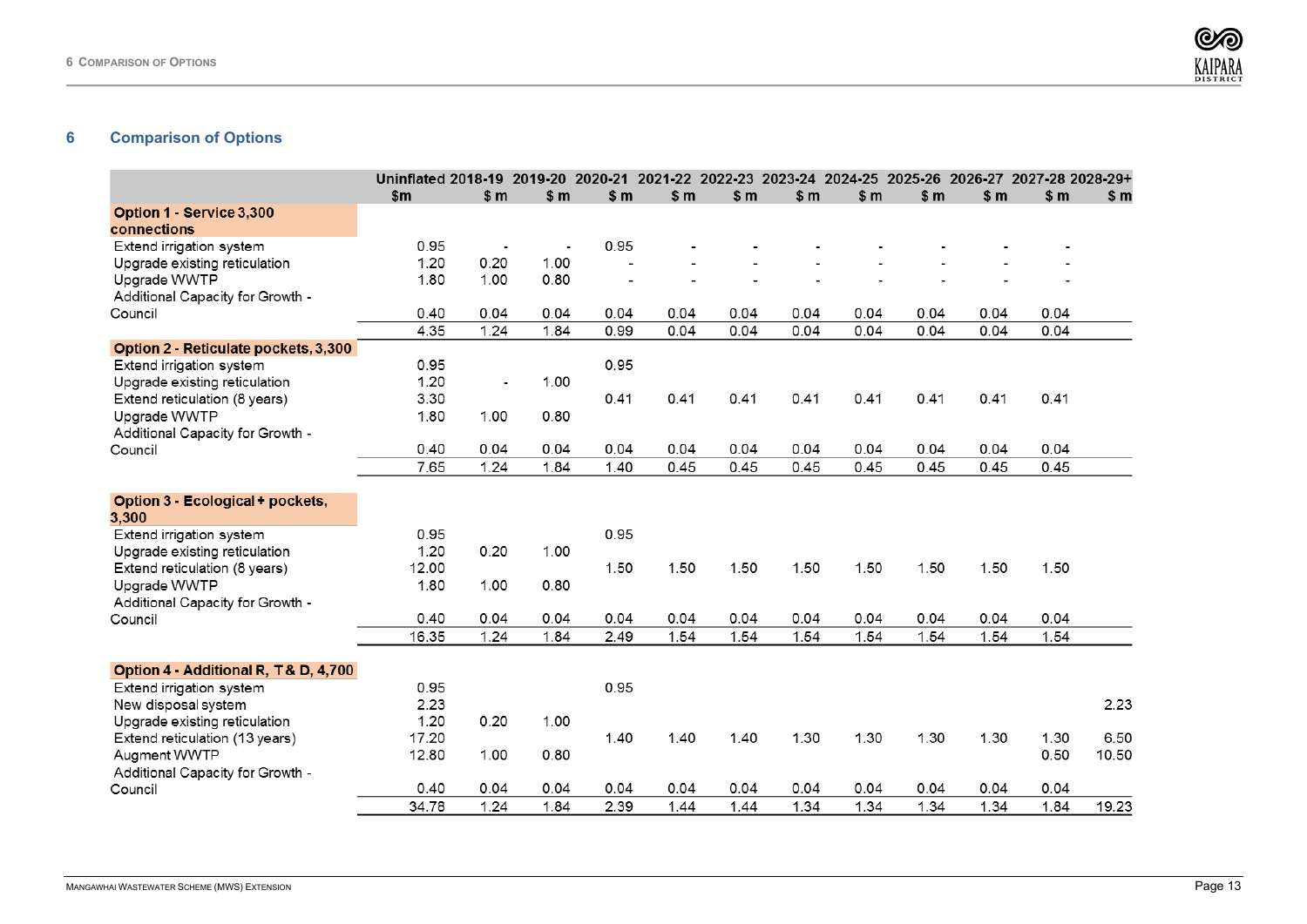<span id="page-16-4"></span>

### <span id="page-16-0"></span>**7 Key assumptions**

#### <span id="page-16-1"></span>*7.1 Growth*

In the years 2001 to 2013 there was an average of 87 new houses each year (1,391 to 2,695). This represents the base growth scenario. Others are:

- High average annual dwelling between Census 2001 and Census 2013 plus 25% (an average 108 new dwellings each year);
- Medium average annual dwelling between Census 2006 and Census 2013 (lower than the 2001 2013 average annual growth with an average 77 new dwellings each year); and
- Low average annual dwelling between Census 2001 and Census 2013 *less 25%* (an average 58 new dwellings each year).

For the purposes of this review, the medium growth scenario has been used i.e. 77 new dwellings each year. This is the same assumption used for the Mangawhai Community Plan.

### <span id="page-16-2"></span>*7.2 Timing of investment*

Timing of the investment is driven by the capacity of the component parts of the wastewater network infrastructure i.e. the reticulation, treatment and disposal networks.

Under the medium growth scenario, capacity will be reached as follows:

Reticulation 2,500 dwellings 2020 Treatment 2,500 dwellings 2020 Disposal 2,600 dwellings 2021

The investment is timed to expand the network before it reaches capacity to provide for seamless expansion where possible.

Sensitivity analysis of +/- 25% has been done for the recommended option. Changes in growth estimates will change the timing of the requirement for investment.

# <span id="page-16-3"></span>*7.3 Rating Policies*

Council's current policy in regards to capital and operating expenditure for wastewater infrastructure is to approximate user charges to the existing and future communities[1](#page-16-4). This means that the existing community pay targeted rates as a network charge. In Mangawhai, most have already paid (or are paying) an additional

<sup>1</sup> The exception is the Mangawhai wastewater scheme debt attributed to ratepayers district-wide.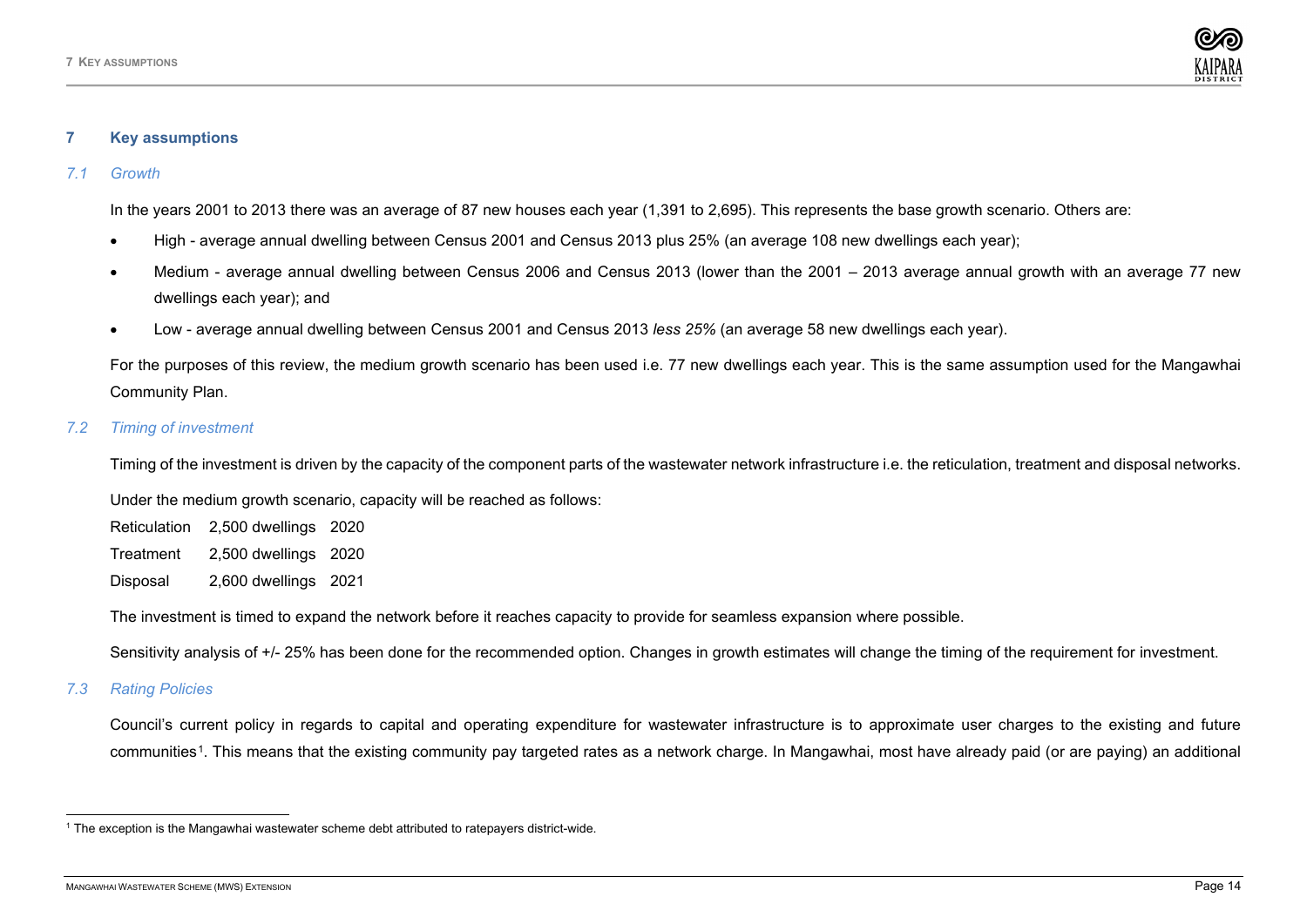<span id="page-17-2"></span>targeted rate as a contribution to the capital component of the MWS or else have paid a development contribution. Future communities will pay a development contribution to subdivide or connect and once connected or connectable, will pay the network targeted rate.

For the purposes of this exercise, it is assumed that this policy will continue.

#### <span id="page-17-0"></span>*7.4 Development contributions assumptions*

For financial modelling of options, it is assumed that Council's current policies in regard to development contributions (DCs) will continue.

# <span id="page-17-1"></span>*7.5 General financial modelling assumptions*

Financial modelling assumptions use an "indicative base" to compare the other options with. The indicative base is a set of financial data covering 10 years to 2027/2028 and has been derived from the Long Term Plan 2015/2025, updated for the position at 30 June 2017 and overall rates increases set to the Local Government Cost Index[2](#page-17-2) (LGCI). It is a proxy only, pending the development of the financial data for the Long Term 2018/2028 financial data.

The assumptions behind the options are set out in section 5 above.

For the options illustrated in section 8 below, the modelling assumes that the overall rates increase is limited to the LGCI for all options. This means that the differences between the options is seen in the capital revenue, activity operating costs, new capital expenditure, debt and the financial ratios.

The modelling in section 8 is a guide only and shows relativity between the options; further work is required to develop a proposal for formal public consultation as part of the Long Term Plan 2018/2028 next year. However, the public are welcome to contribute preliminary views in the pre-engagement process which is open now.

 $2$  The Local Government equivalent to the consumer price index (CPI)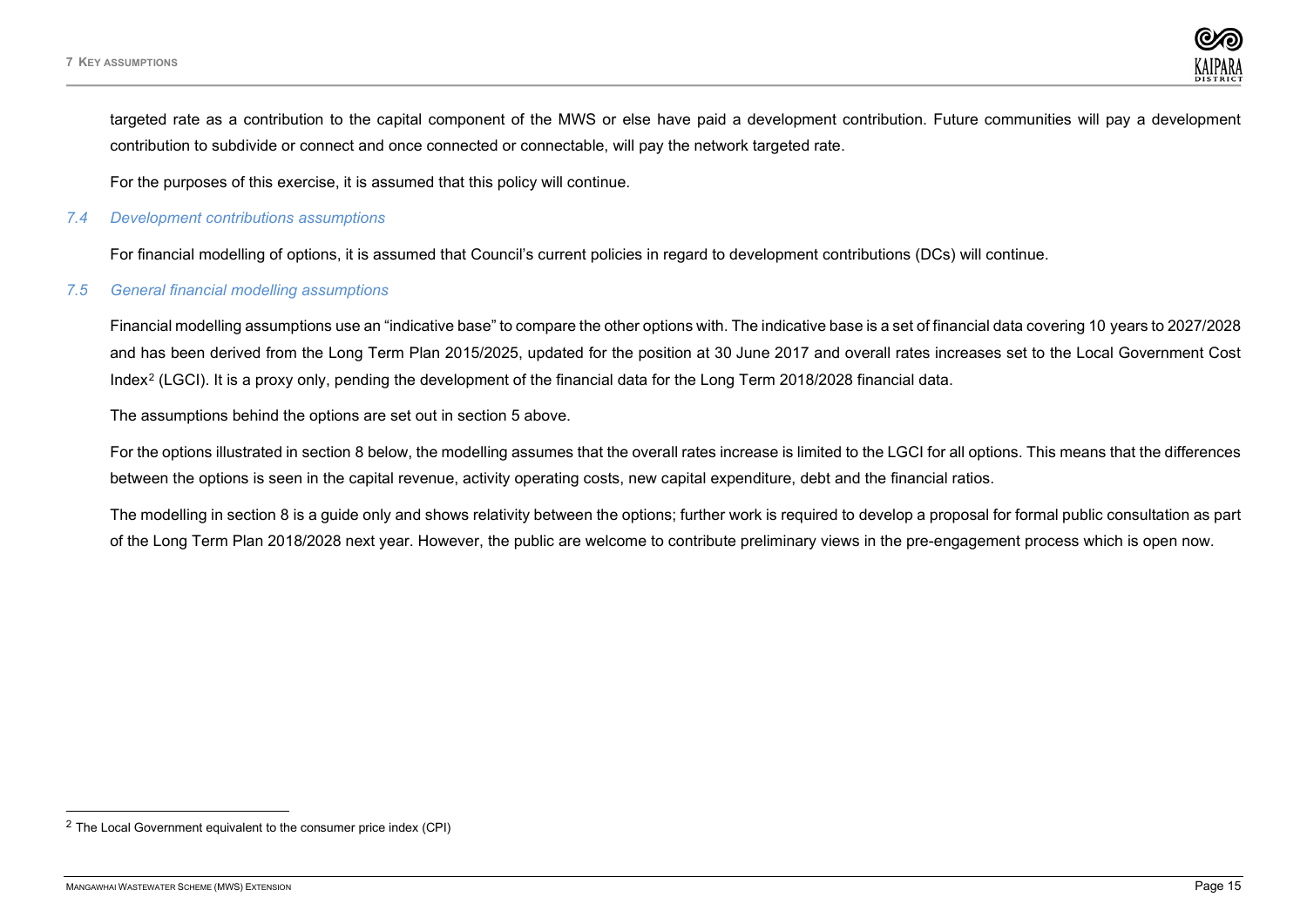

# <span id="page-18-0"></span>**Summary of financial modelling**

| <b>Summary</b>                                         | <b>Base</b> | Option 1 | Option 2 | Option 3 | Option 4 |
|--------------------------------------------------------|-------------|----------|----------|----------|----------|
|                                                        |             |          |          |          |          |
| average for 10 years                                   |             |          |          |          |          |
| Rates \$m                                              | 33.9        | 33.9     | 33.9     | 33.9     | 33.9     |
| Rates increase %                                       | 2.6%        | 2.6%     | 2.6%     | 2.6%     | 2.6%     |
|                                                        |             |          |          |          |          |
| Operating revenue                                      | 50.4        | 50.4     | 50.4     | 50.4     | 50.4     |
| Capital revenue                                        | 9.8         | 10.0     | 10.1     | 10.2     | 10.2     |
| Total revenue \$m                                      | 60.2        | 60.4     | 60.5     | 60.6     | 60.4     |
|                                                        |             |          |          |          |          |
| Activity operating costs \$m                           | 37.5        | 38.2     | 38.1     | 38.5     | 38.5     |
| Capital expenditure \$m                                |             |          |          |          |          |
| Growth (base)                                          | 0.3         | 0.3      | 0.3      | 0.3      | 0.3      |
| Level of service                                       | 4.3         | 4.3      | 4.3      | 4.3      | 4.3      |
| Renewal                                                | 16.6        | 16.6     | 16.6     | 16.6     | 16.6     |
| New                                                    |             | 0.3      | 0.7      | 1.7      | 1.7      |
| <b>Total</b>                                           | 21.2        | 21.5     | 21.9     | 22.9     | 22.9     |
| position at year 10                                    |             |          |          |          |          |
| Debt \$m                                               | 36.5        | 45.7     | 47.6     | 60.9     | 61.7     |
|                                                        |             |          |          |          |          |
| Net debt as % of revenue (LGFA<br>175%, policy \$170%) | 103.7%      | 70.6%    | 73.6%    | 94.5%    | 95.7%    |
| Net interest as a % rates (Limit<br>25%)               | 9.7%        | 6.1%     | 6.3%     | 7.6%     | 7.7%     |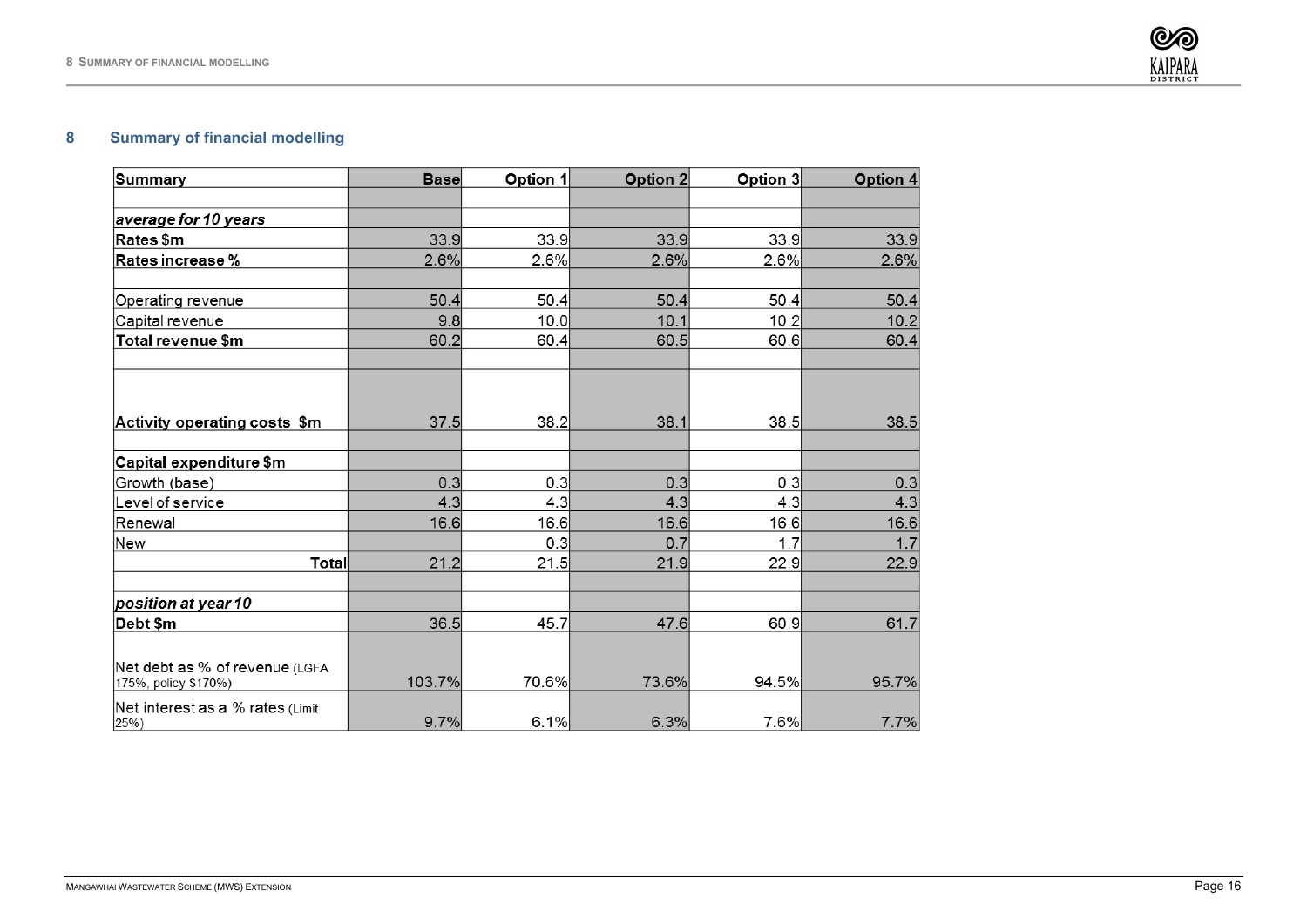<span id="page-19-1"></span>

# <span id="page-19-0"></span>**9 Summary of Funding Implications – Development Contributions (DCs)**

The modelling assumes the following DCs for each option. Option 4 also has a calculation of DCs assuming that growth happens slower (-25%) or faster (+25%) than the base assumption of an average 77 dwellings per annum<sup>3</sup>.

|                                | \$<br>(excl GST) |
|--------------------------------|------------------|
| <b>Current DC</b>              | 21,237           |
| <b>Base</b>                    | 13,784           |
| Option 1 (do minimum)          | 17,111           |
| Option 2 (pockets)             | 17,959           |
| Option 3 (ecological)          | 20,193           |
| Option 4 (additional R, T & D) | 20,027           |
| <b>Option 4 - 25%</b>          | 23,880           |
| <b>Option 4 + 25%</b>          | 19,966           |

<sup>3</sup> Full sensitivity analysis will be done for the proposal that is developed for the Long Term Plan 2018/2028.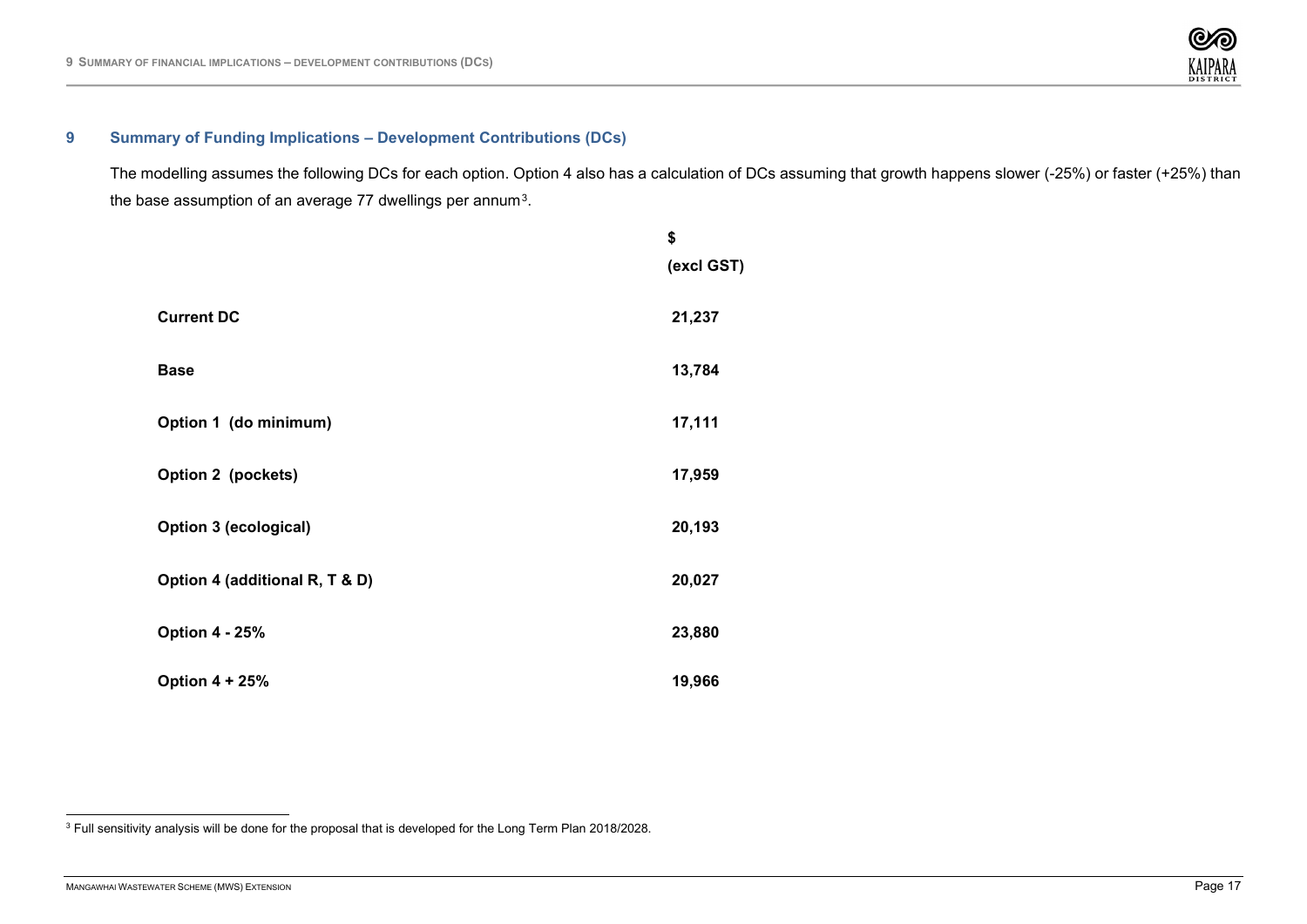<span id="page-20-2"></span>

#### <span id="page-20-0"></span>**10 Connection policies**

While the MWS is now established and operating, a considerable number of properties in the Mangawhai Drainage District remain unconnected to the scheme. Longstanding environmental and public health issues at Mangawhai from the discharge of wastewater to ground make the connection of all remaining properties to the MWS desirable. When considering a Connections Policy it needs to be taken into account that:

- Despite failures in process, the decision to establish the MWS was well founded;
- There was, with some exceptions, a reasonable expectation that over time all properties in the Mangawhai drainage district would connect to the MWS;
- The long term use of onsite treatment systems is not an acceptable option and in some cases was seen as a temporary measure to enable growth to continue in advance of the MWS being built; and
- Mangawhai has seen strong growth in the past, is still growing steadily and all further growth needs to be connected to the MWS.

Five groups of properties have been identified. They have classified and defined as follows:

- A. *Existing connectable* properties with an existing dwelling (83[4\)](#page-20-2)
- B. *Existing connectable* properties without a dwelling (384)
- C. *Future connectable* properties with an existing dwelling (297)
- D. *Future connectable* properties without a dwelling (149)
- E. *New properties* created by subdivision or development (est. at 2,765).

The Policy needs to consider three aspects, requirement to connect, connection costs and funding, and funding of maintenance costs.

<span id="page-20-1"></span>*10.1 Requirement to Connect*

The Advisory Panel recommended that the connection of properties should be mandatory and should be completed:

- Within five years for properties where connection is already available; and
- Within five years for properties to which reticulation is extended.

However, where a property has an onsite system that is operating effectively, there are legal and other issues around mandatory connection.

<sup>4</sup> All rating unit data is at 7 April 2017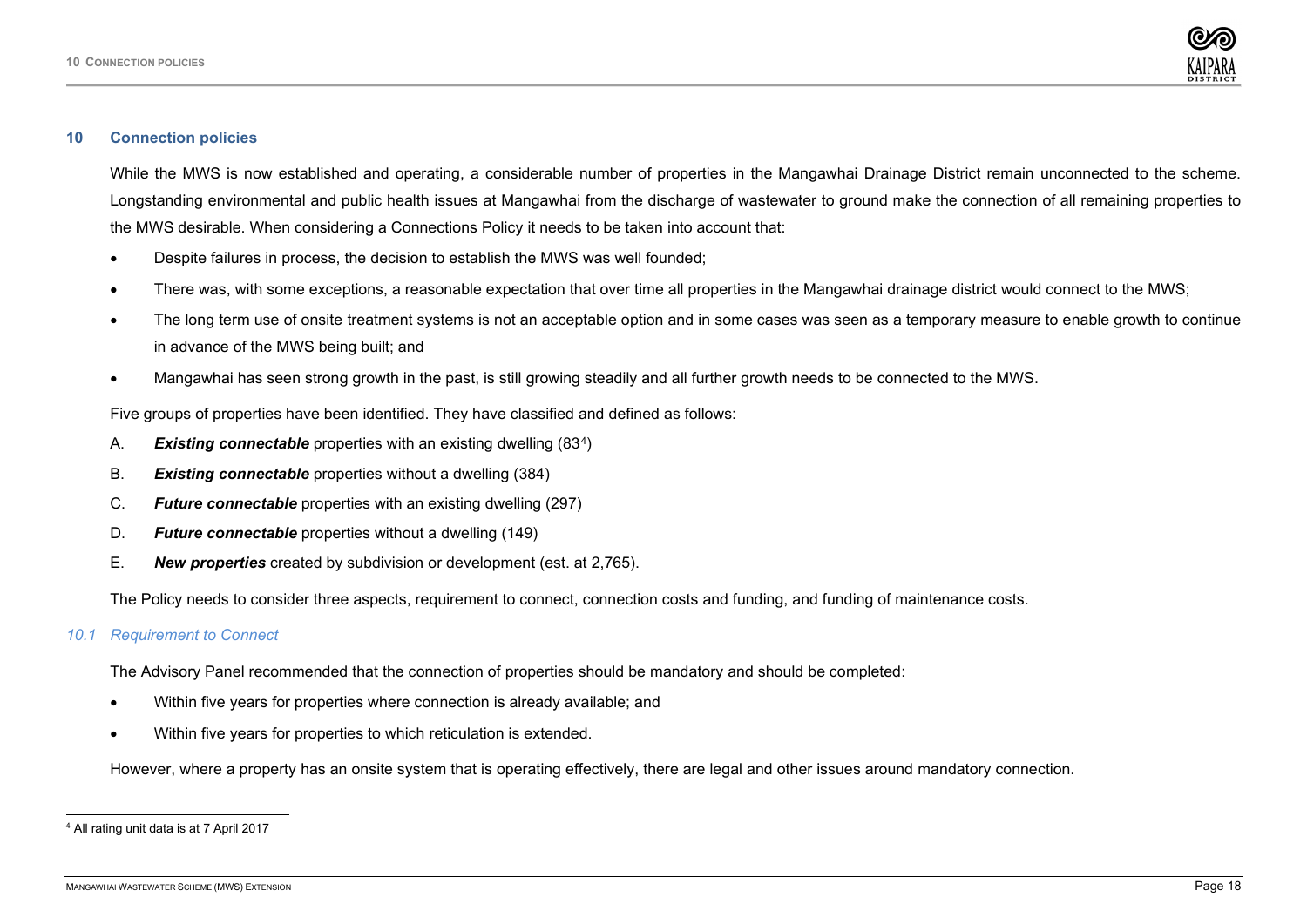

Also a requirement to connect will still not diminish from the limitations in section 459 of the Local Government Act 1974 by which Council cannot require connection to a public drain if properties and buildings on them are not within the defined distances of a public drain.

Based on the issues identified, Council considered two connection proposals:

| Property   | A                            | в                    | C                                 | D                      | Е                    |
|------------|------------------------------|----------------------|-----------------------------------|------------------------|----------------------|
| Group      |                              |                      |                                   |                        |                      |
| Option 1 - | At owners discretion         | At owners discretion | At owners discretion              | At owners discretion   | At owners discretion |
| Connection |                              |                      |                                   |                        |                      |
| optional   |                              |                      |                                   |                        |                      |
| Option 2 - | As soon as practicable e.g.  | At time of           | As soon as practicable e.g. on    | At time of development | At time of           |
| Connecting | on development or building   | development or       | reticulation network extension or | or building consent.   | development or       |
| promoted   | consent or failure of onsite | building consent.    | on development or building        |                        | building consent.    |
|            | system.                      |                      | consent or failure of onsite      |                        |                      |
|            |                              |                      | system.                           |                        |                      |

Option 2 is the preferred option.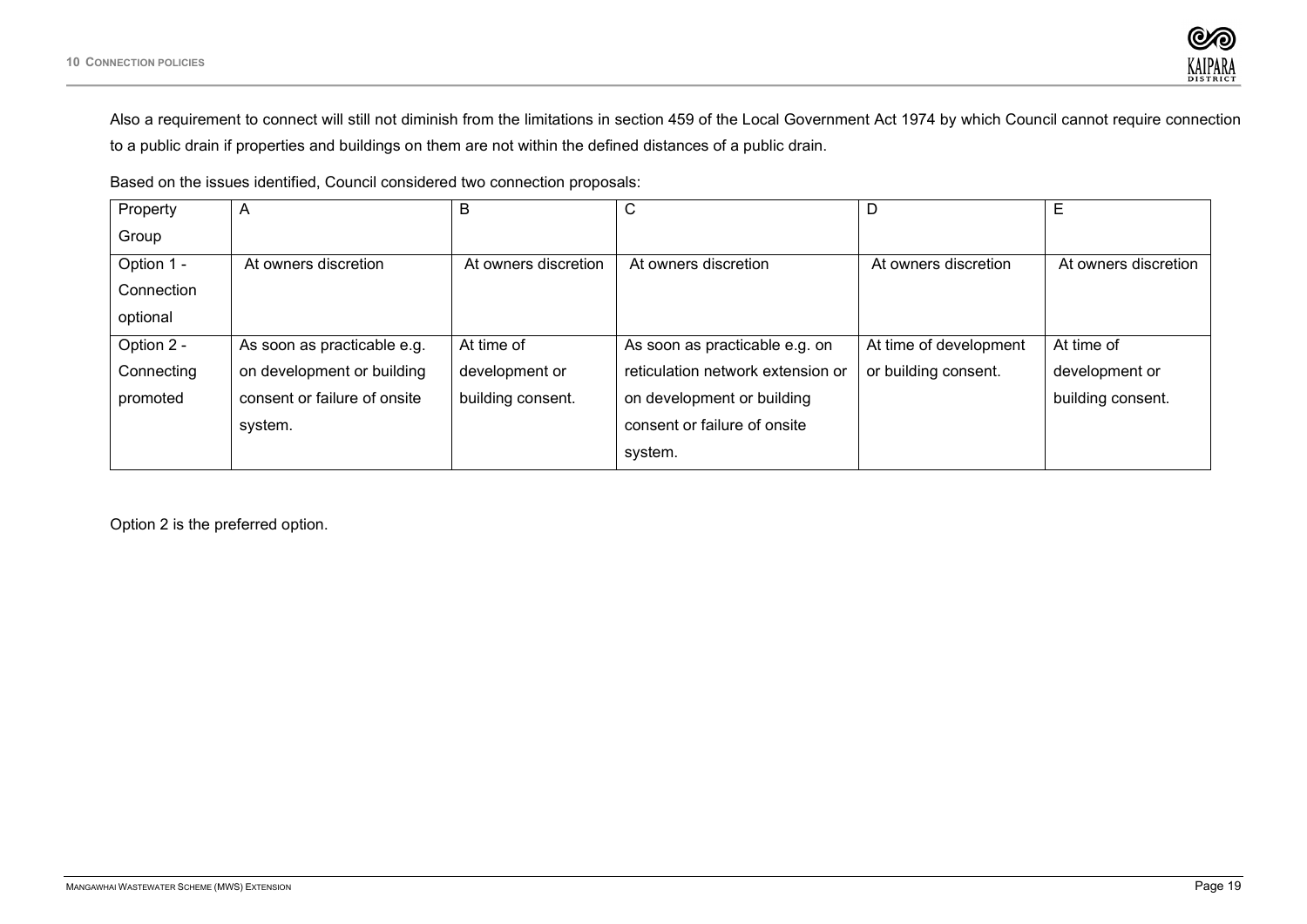<span id="page-22-2"></span>

# <span id="page-22-0"></span>*10.2 Private connection costs and funding*

There was a community expectation prior to 2009 that the network would be extended to existing properties with dwellings and that the costs of private connection would be met by Council as part of the costs of the MWS. Therefore on the basis of fairness, the Advisory Panel recommended that Group C properties where those with a dwelling existing in 2009, should have the cost of the grinder pump (where required) funded by Council, while all other Group C properties with dwellings after 2009 should meet the full costs on connection including the grinder pump where required.

| Property        | A                               | В                      | С                               | D                       | Ε                      |
|-----------------|---------------------------------|------------------------|---------------------------------|-------------------------|------------------------|
| Group           |                                 |                        |                                 |                         |                        |
| Option 1 - Full | All full private cost including | All full private cost  | All full private cost including | All full private cost   | All full private cost  |
| private cost    | grinder pump. Grinder pump      | including grinder      | grinder pump. Grinder pump if   | including grinder pump. | including grinder      |
|                 | if required to vest in Council. | pump. Grinder pump     | required to vest in Council.    | Grinder pump if         | pump. Grinder pump     |
|                 |                                 | if required to vest in |                                 | required to vest in     | if required to vest in |
|                 |                                 | Council.               |                                 | Council.                | Council.               |
| Option 2 -      |                                 |                        | Before calendar 2009 - Grinder  |                         |                        |
| Partial         |                                 |                        | pump funded by Council          |                         |                        |
| assistance      |                                 |                        |                                 |                         |                        |

Option 1 is the preferred option.

#### <span id="page-22-1"></span>*10.3 Private connection – Operation and maintenance of private connections*

The Advisory Panel considered the matter of payment for operation and maintenance of private connections and summarised its recommendation *"that gravity systems (other than those crossing other properties) will be entirely the operational and maintenance responsibility of property owners in all property groups (A-E). Council would be responsible for the operation[5](#page-22-2), maintenance and replacement of onsite components in all pressure wastewater systems to deal with the risks of system failures in multiple owner situations, absentee owner situations and where pressure systems cross third party properties*."

<sup>5</sup> This excludes electricity costs for grinder pumps in single dwelling situations for all property groups A, B, C, D and E.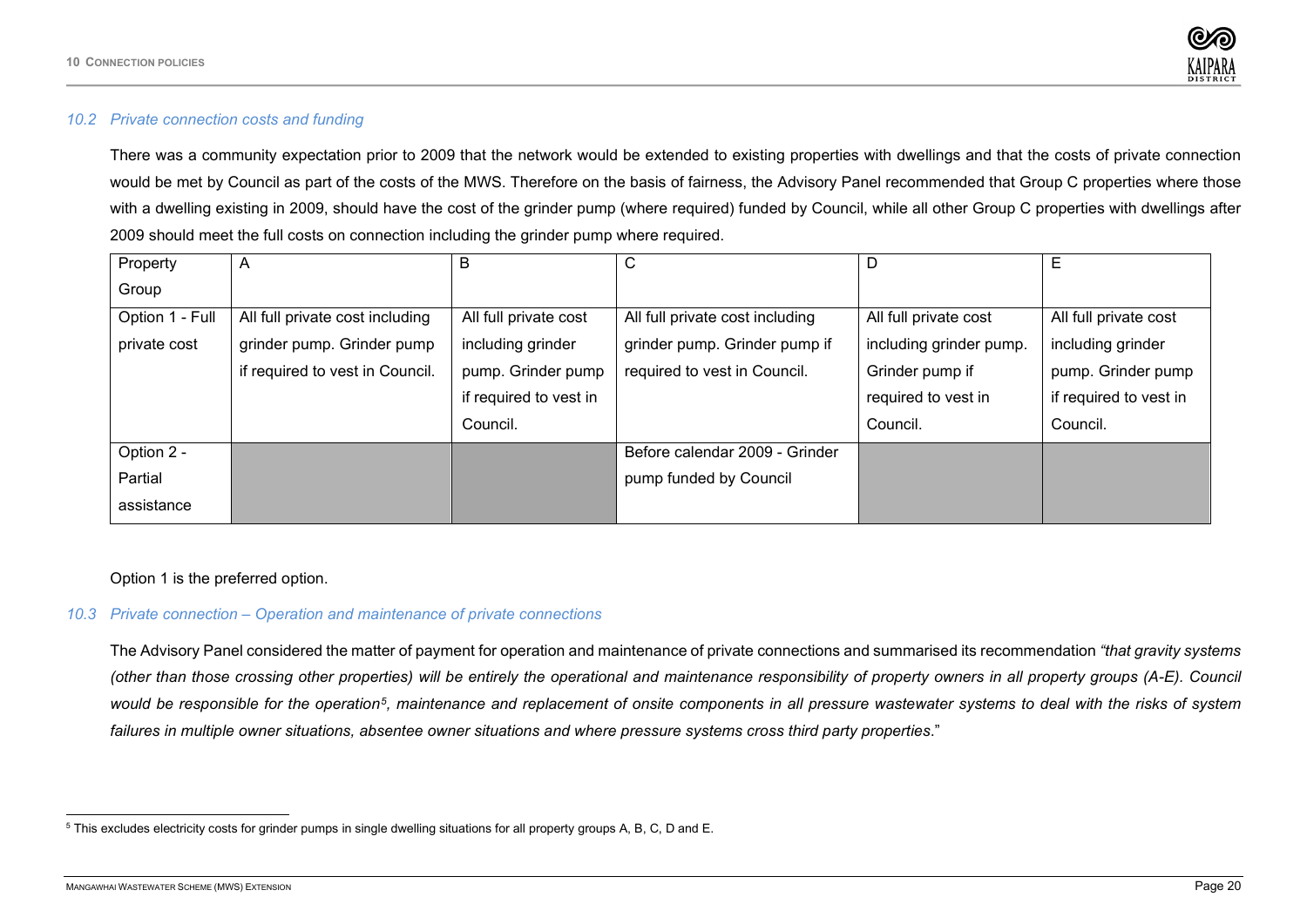

This part considers three different private connection situations faced when connectable, future connectable or new development properties come to connect to the MWS as follows:

- **Situation X - Single dwelling private drain** directly between the dwelling and the public drain; or
- **Situation Y - Multiple dwelling common private drain** serving a number of dwellings/premises and connecting the public drain; or
- **Situation Z - Cross-property private or common private drain**, with the drain crossing other properties to reach the public drain.

The options for ownership, operation and maintenance in these different situations are:

- **Option 1 - Full private responsibility**  Property owner/s to provide (includes grinder pumps), own, operate and maintain private drains. Council to own, operate and maintain grinder pumps (to be vested to Council). Note: communal systems on private property will be considered private drains.
- **Option 2 - Council provision and private responsibility –** Council provides private drains property owner/s operate and maintain private drains.
- **Option 3 - Private provision and Council responsibility -** Property owner/s provide private drains Council takes over and declares these as public drains under Section 462 of the Act, and operates and maintains them.
- **Option 4 - Full Council responsibility** Council to provide, own, operate and maintain private drains and declares these as public drains under Section 462 of the Act.

Option 1 is the preferred option.

# <span id="page-23-0"></span>*10.4 Connection and Maintenance Examples – (Illustrative examples only)*

Listed are scenarios relating to possible private and public cost arrangements.

#### **Legend**

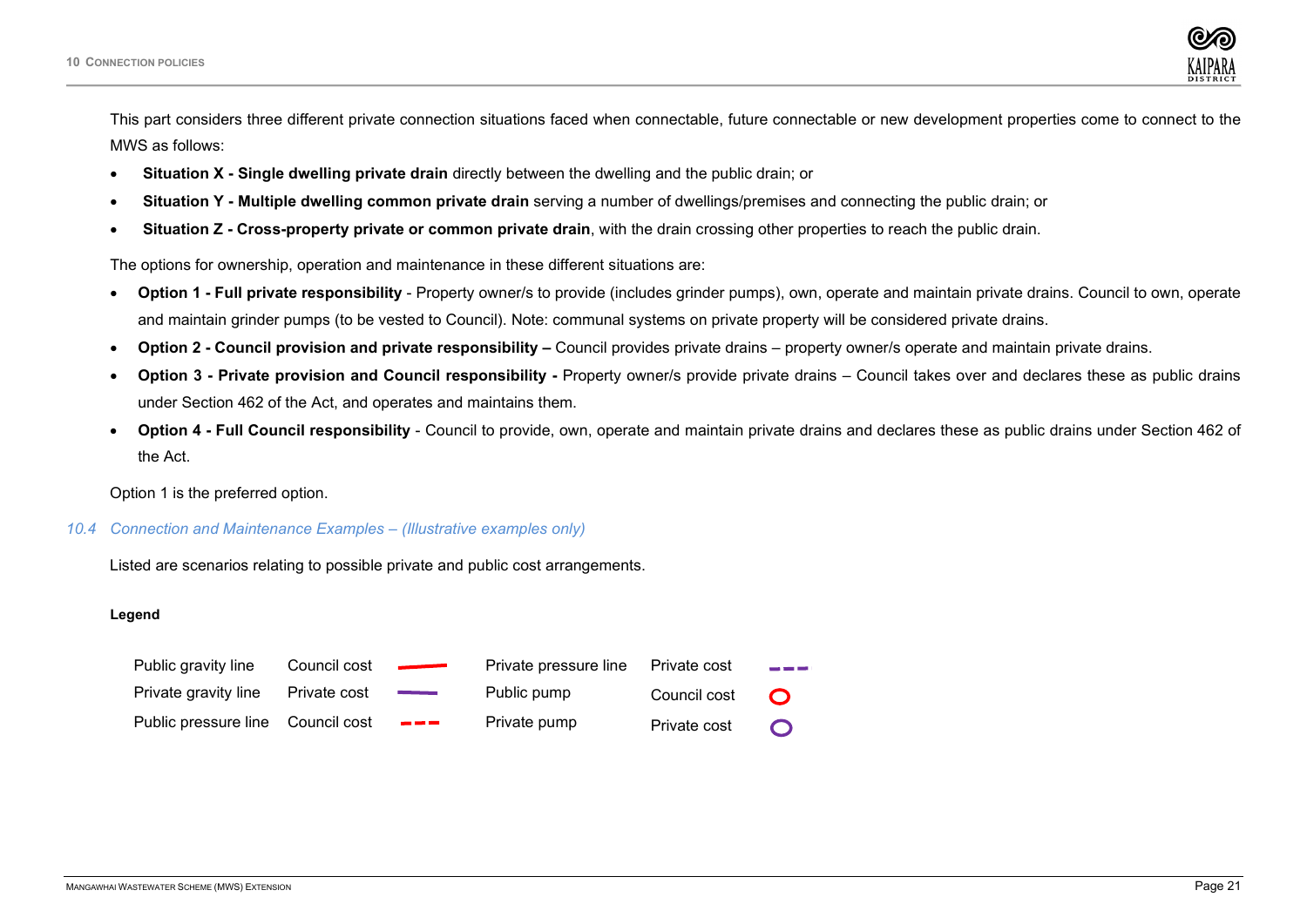**10 CONNECTION POLICIES**



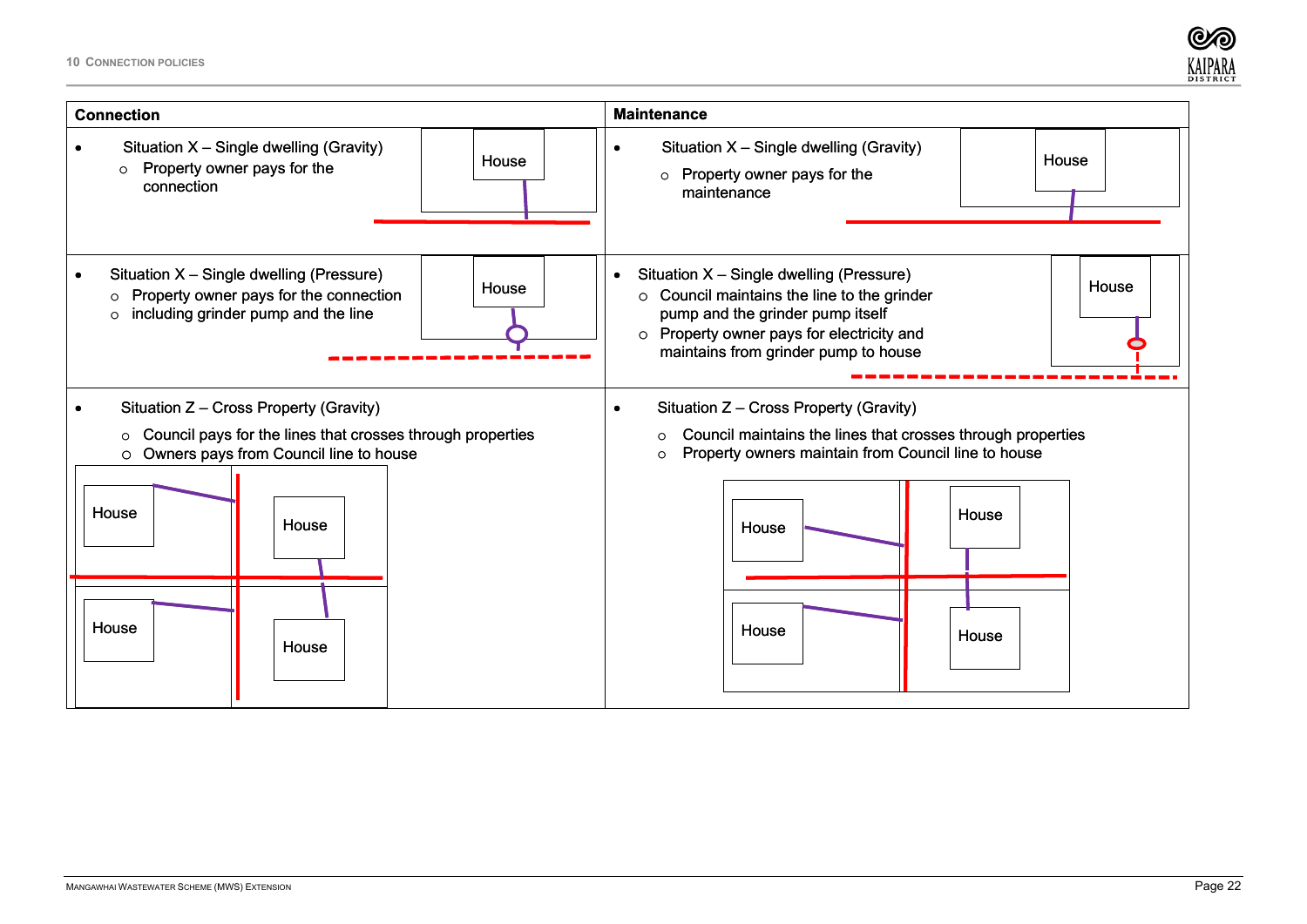

#### <span id="page-25-0"></span>**11 Addressing anomalies**

There are several properties within the original area of works that were not provided with the same level of service as others. Some were not provided with a connection point but have a wastewater line within 30 metres and some were provided with grinder pumps but were not connected. Council has labelled these properties the '*anomalies'.* All of the anomaly properties are paying capable to connect targeted rates and have or are paying a capital contribution. This means once connected, apart from the extra 25% annual targeted rate that would be received once connected, no further increase in revenue will be gained by connection.

Council has a strategy to address each of the anomalies which has been assessed on a property by property basis. Council must also be mindful of the need to treat all of the anomalies in a fair and equitable manner where possible.

With most of the anomalies those readily able to connect are required to pay to connect themselves. For others that require extensions along accessways, a small amount of annual funding was allocated as part of the LTP 2015/2025 and is able to be used for this work.

Property groups "C" are those that have dwellings and were in the original area of works but were unable to connect at the time because the reticulation was not available. This meant that they were not able to take advantage of the lower capital charge at the time. The Advisory Panel had some sympathy for these property owners however Council believes that going forward, those that were not connected during original construction should have to pay themselves.

Jack Boyd Drive is also an exception area, where there is a historical exemption from connecting and paying capable to connect charges. In 2010 a Council resolution was passed that meant all those properties in Jack Boyd Drive were not required to connect unless further development (requiring resource consent) occurred. While several properties along this road are now connected, many, although capable, are not paying. At some stage this 2010 Council decision needs to be addressed in order to resolve this historical and arguably inequitable issue.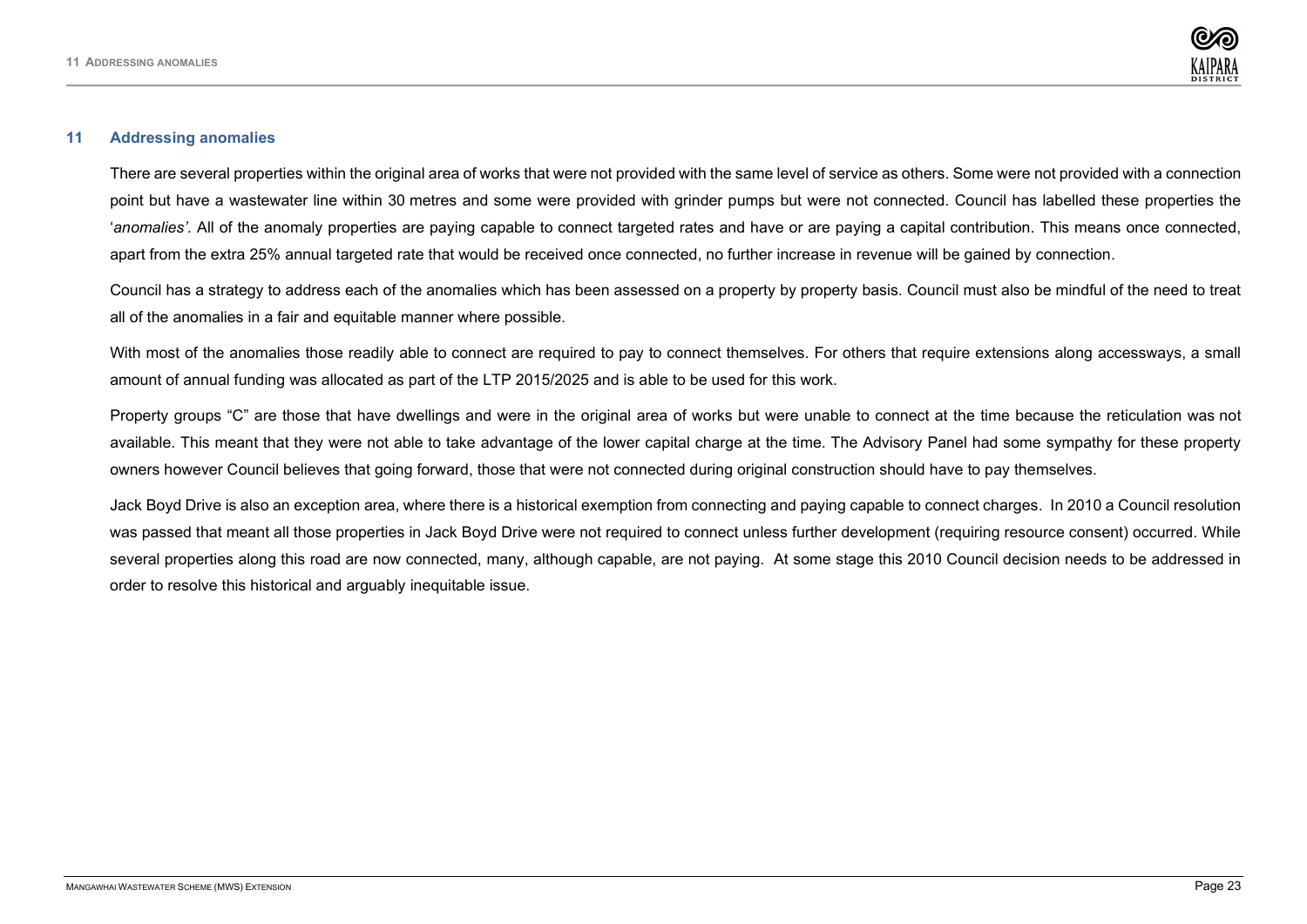

#### <span id="page-26-0"></span>**12 Cost of policy decisions**

# <span id="page-26-1"></span>*12.1 Connections*

If Council adopts the connection policies, there will be a financial implication. There will be some new grinder pumps to be funded plus all depreciation (which will fund replacement costs going forward). The cost of this will be added to the network charge. An assessment of the gravity/pressure ratio and number of additional grinder pumps needs to be made in order to assess. It will be available for the final proposal.

# <span id="page-26-2"></span>*12.2 Anomalies*

The extent of subsidised connection costs, both past and future, needs to be assessed and factored into the final proposal. Also of note, is the potential for private development agreements which may have some implications.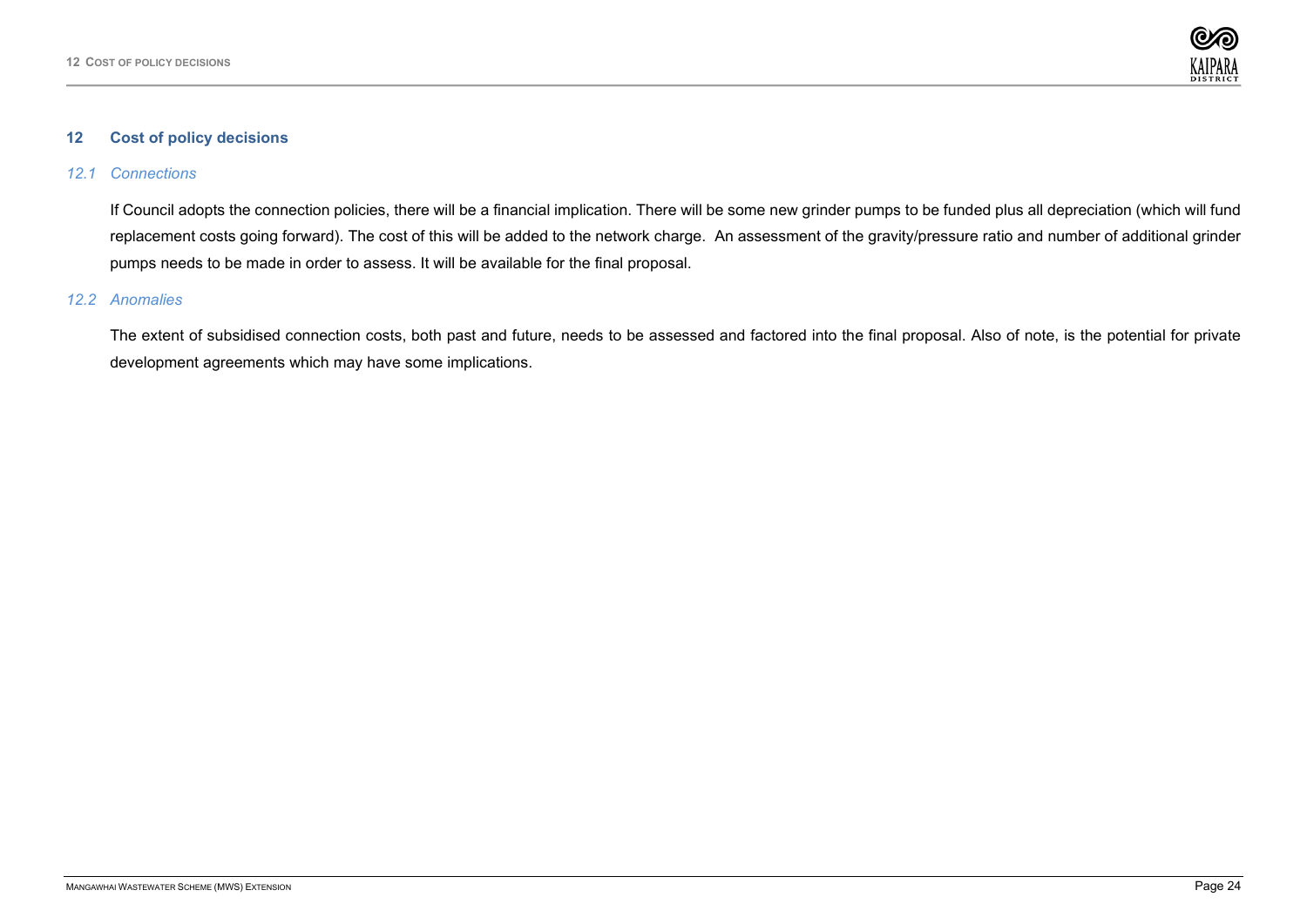

#### <span id="page-27-0"></span>**13 MWS drainage area extension**

Consideration is being given to the boundaries of the current Mangawhai Drainage District (Mangawhai Wastewater Network Targeted Rate Area). The proposed Mangawhai Drainage District matches more closely the District Plan residential area. If the area is extended it may however be interpreted as a commitment to extend reticulation to those areas over time.

A map of the current and proposed Drainage District including current connection status is included in Appendix B.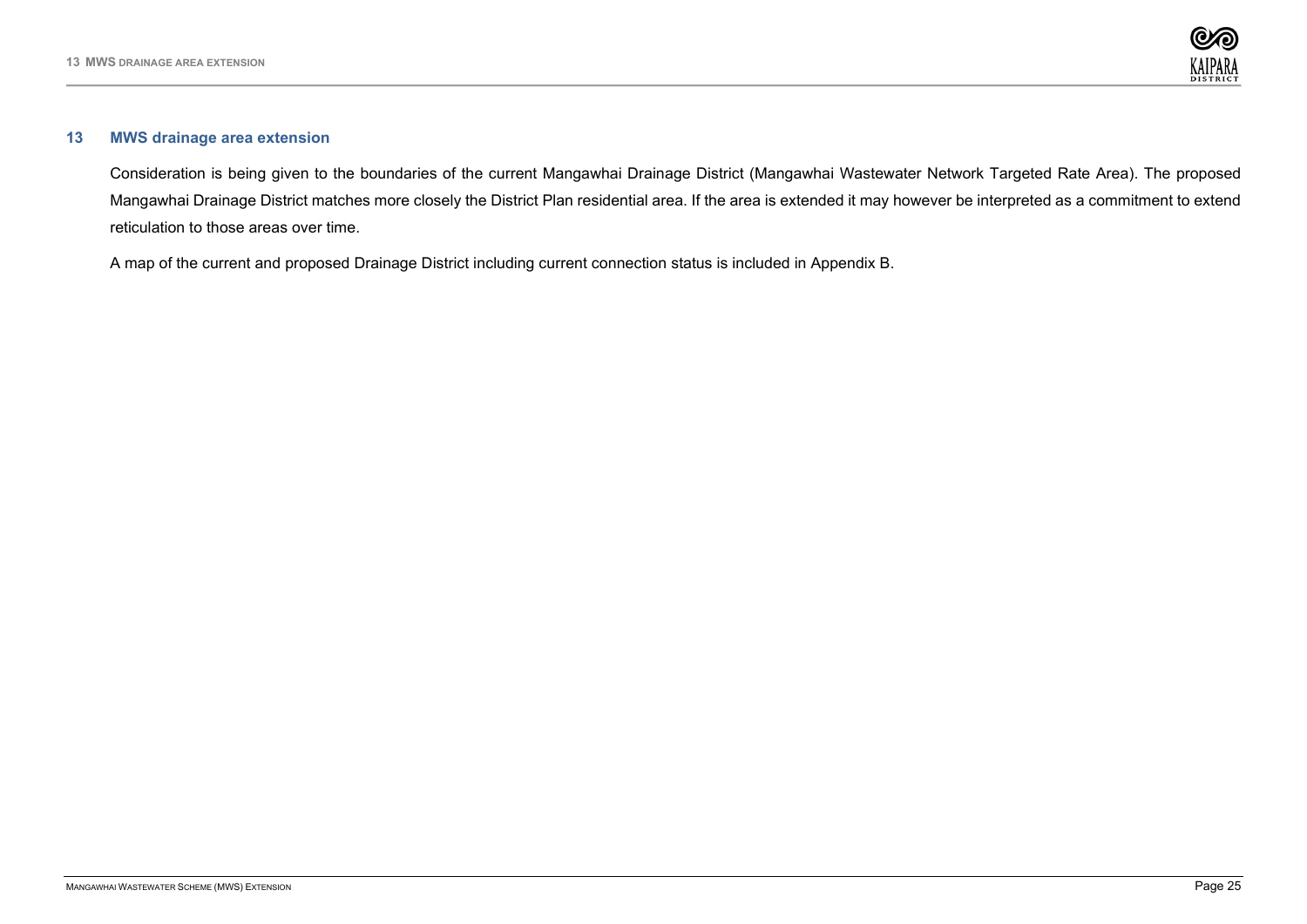

#### <span id="page-28-0"></span>**14 Alternative funding options**

While financial modelling to date has been based on the current policies, consideration should be given to alternatives which would help Council and the community to manage:

- 1 Financial risk (debt levels and timing); and/or
- 2 Reduce per unit DCs; and/or
- 3 Reduce per SUIP network charges; and/or
- 4 Manage fairness and equity issues.

Alternative funding policy options that could be considered are additional targeted rates for undeveloped land (offset against future DCs) and/or including additional areas of benefit to share the targeted rates.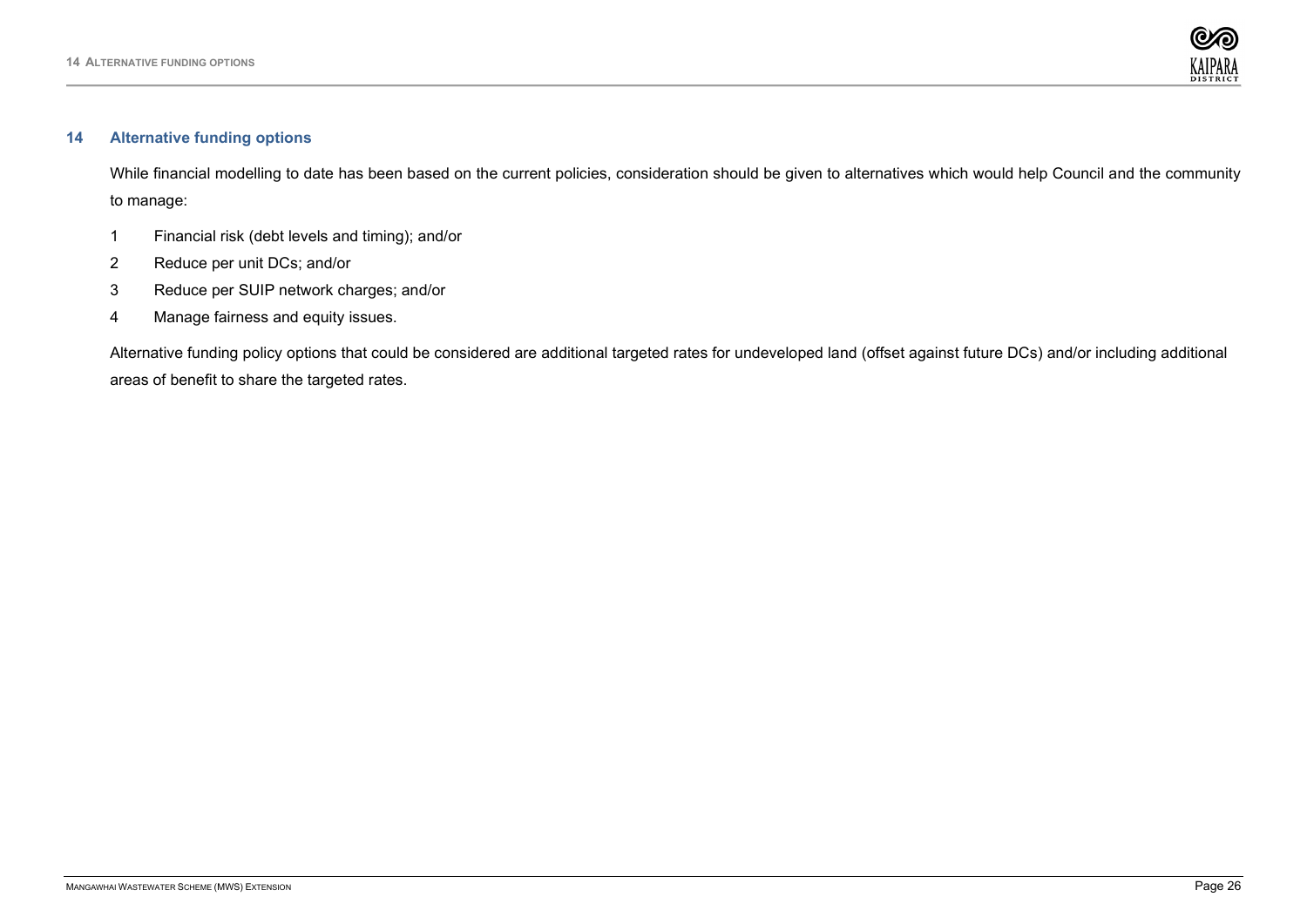

#### <span id="page-29-0"></span>**15 Preferred Options**

As part of the Long Term Plan 2018/2028, Council will be considering the further requirements of the scheme in three main time horizons:

- 1 Now (0 3 years). Option 2 best fits this horizon. An upgrade of the treatment plant is needed in this timeframe and there is a planned extension to reticulation.
- 2 Medium (4 -10 years). Option 2 goes part way to manage this, but based on current projections capacity will be reached just outside this timeframe. Option 4, which includes additional reticulation, disposal and augmented treatment, best fits this horizon as planning and depending on the speed of growth implementation, needs to be underway before capacity is reached.
- 3 Longer term (11 30 years). The Long Term Plan 2018/2028 will incorporate an Infrastructure Strategy for wastewater schemes that covers a period of 30 years. Option 4 best fits this time horizon as well.

Note: Once the proposal is consulted on and adopted as part of the Long Term Plan 2018/2028 process, there will be reviews with each subsequent Annual Plan and Long Term Plan. This means that action can be taken as required.

Policy on connections, and financial and funding (including rating) policies will need to be formulated, consulted on and adopted as part of the Long Term Plan 2018/2028 process.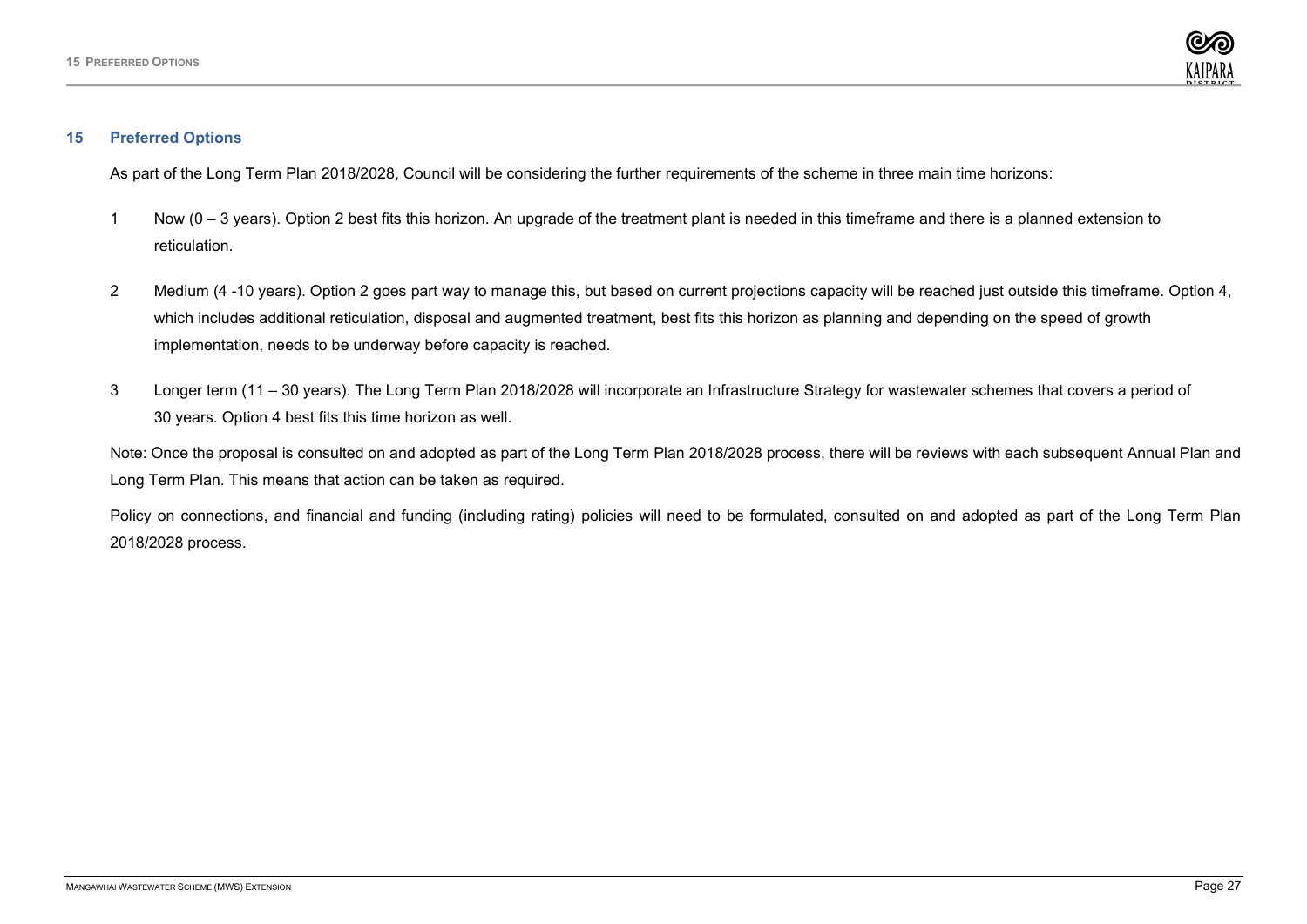

# <span id="page-30-0"></span>**16 Recommendations**

It is recommended that Council supports in principle Option 4 which will be developed further in conjunction with the impending Long Term Plan 2018/2028, Option 4 being additional disposal - extend (existing) disposal system, plus new disposal system (e.g. Mangawhai Community Park or golf course) upgrade existing reticulation, extend reticulation (13 years), augment treatment plant, capacity 4,700 connections.